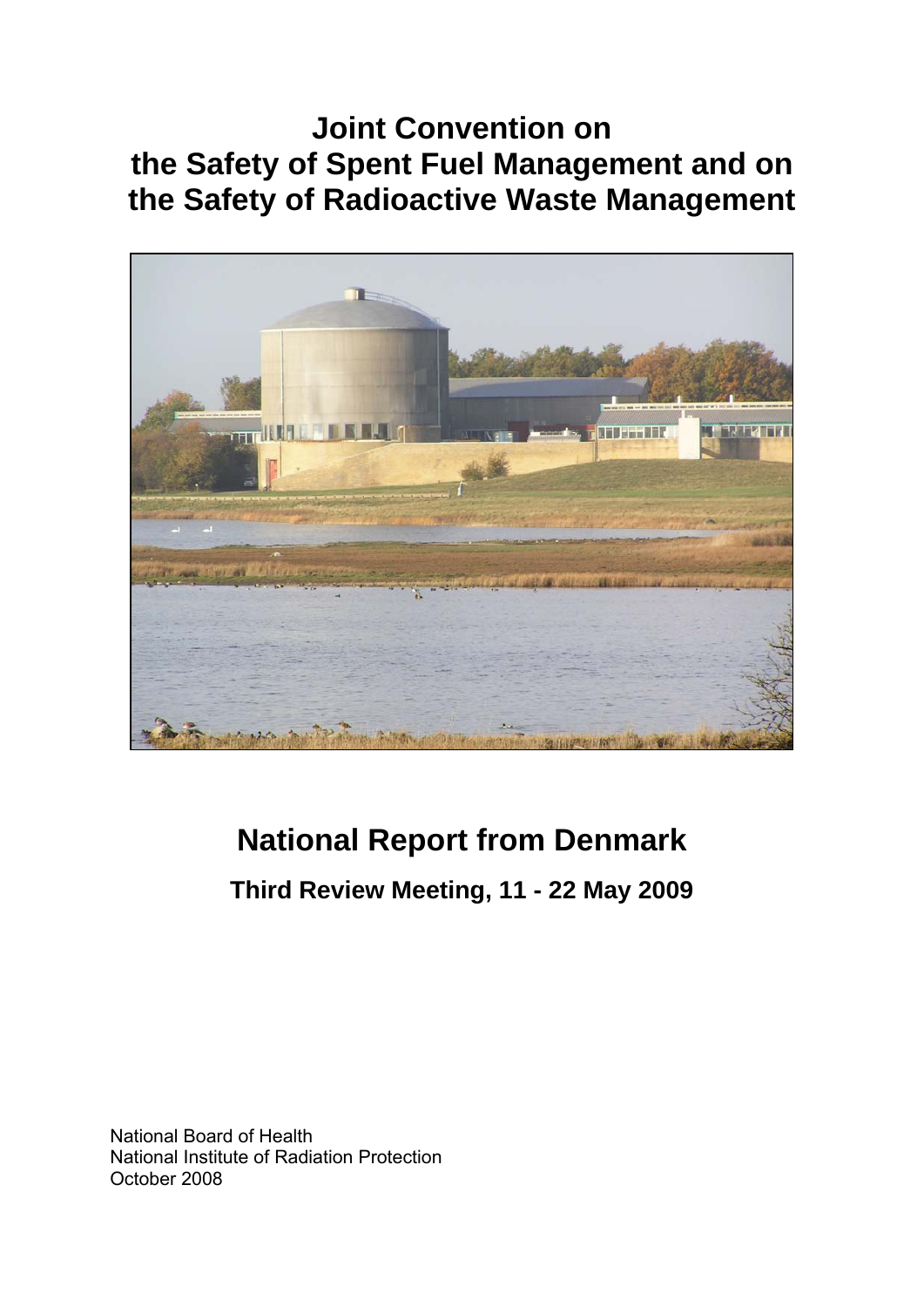*Cover picture: Danish Reactor 2 at the Risø Peninsula.*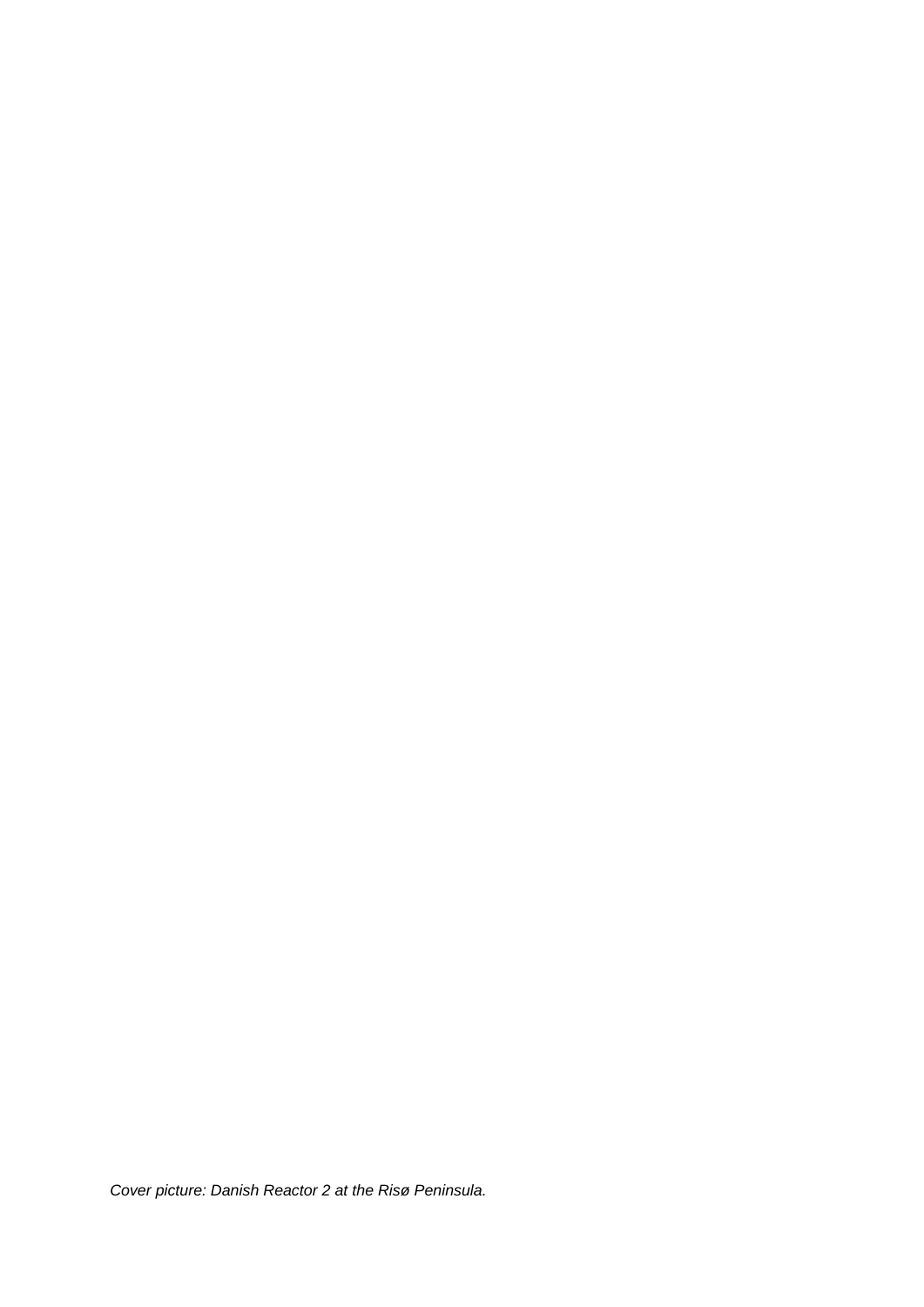# **Joint Convention on the Safety of Spent Fuel Management and on the Safety of Radioactive Waste Management**

# **National Report from Denmark**

**Third Review Meeting, 11 - 22 May 2009** 

National Board of Health National Institute of Radiation Protection 7-307-40-8/1, October 2008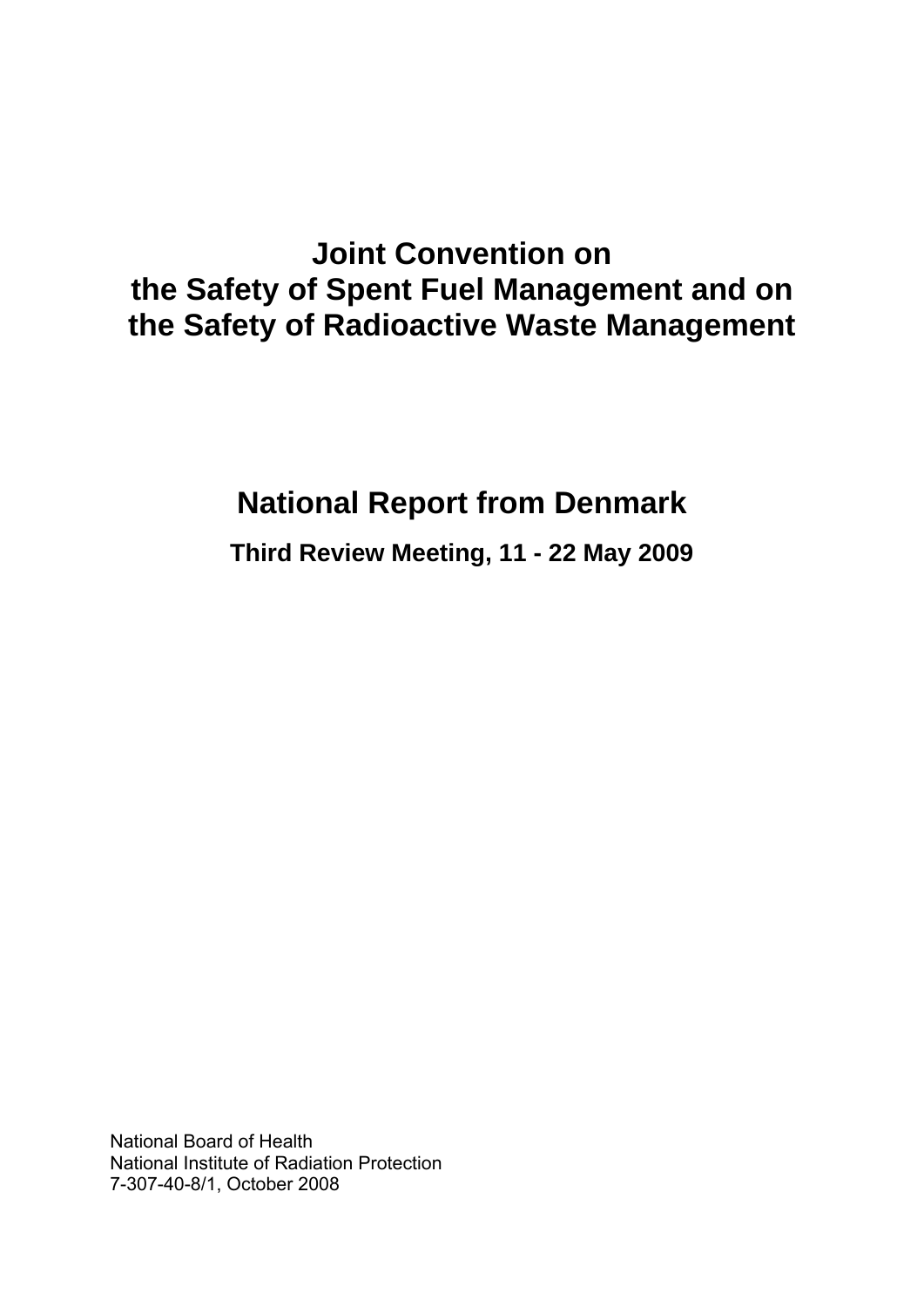# **Contents**

| Section A. |  |
|------------|--|
|            |  |
| Section C. |  |
| Section D. |  |
| Section E. |  |
| Section F. |  |
| Section G. |  |
| Section H. |  |
| Section I. |  |
| Section J. |  |
| Section K. |  |
| Annex A.   |  |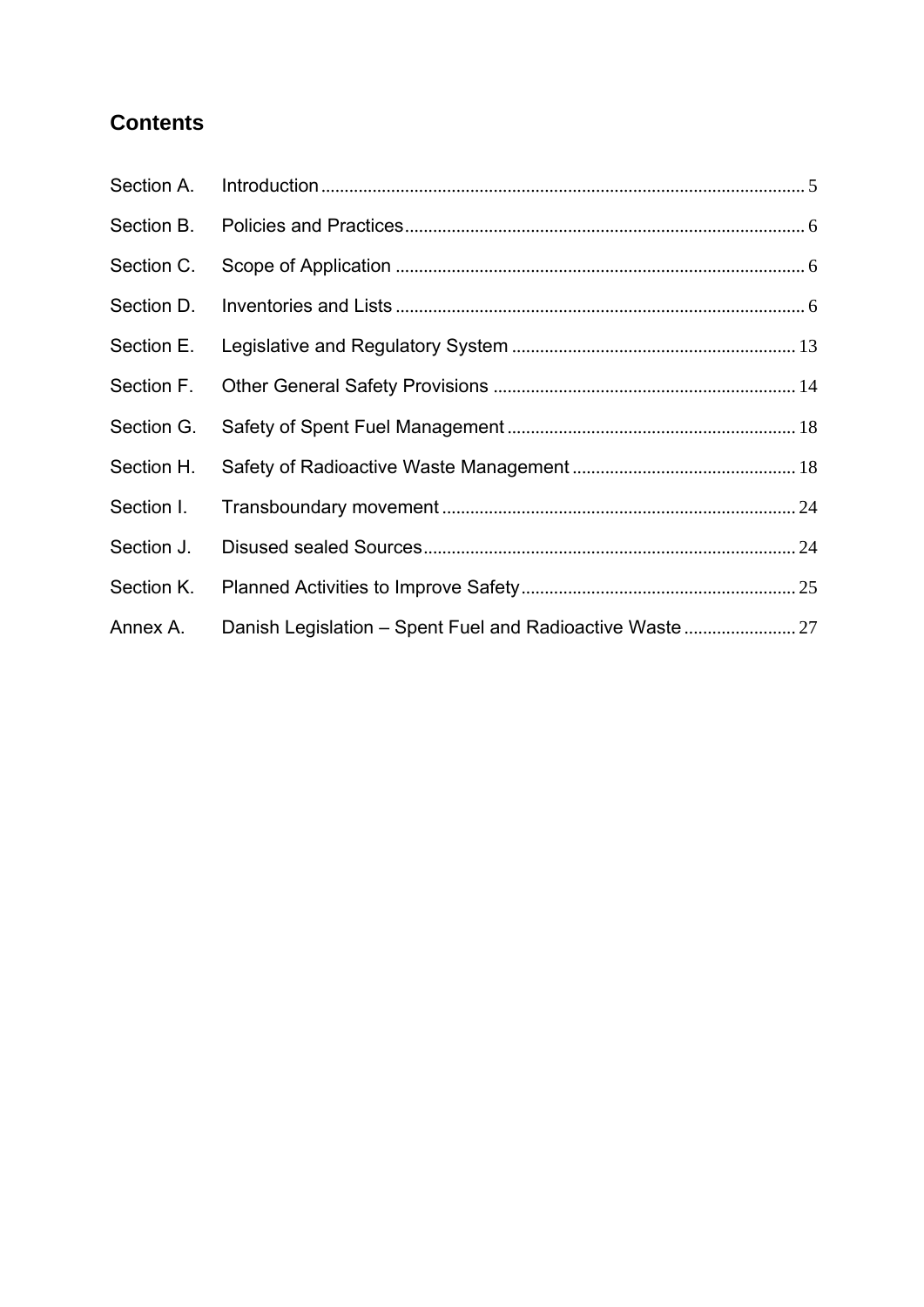## <span id="page-4-0"></span>**Section A. Introduction**

Denmark signed the Joint Convention on the Safety of Spent Fuel Management and on the Safety of Radioactive Waste Management 29 September 1997, the day it opened for signature. The Convention was accepted 3. September 1999 by letter from the Foreign Ministry to the International Atomic Energy Agency (IAEA). Until further notice the Convention does not apply for the autonomous territories Greenland and the Faroe Islands.

The present report is the Danish National Report for the Third Review Meeting to the Convention. The meeting takes place 11-22 May 2009 at IAEA, Vienna. As described in the Guidelines regarding the Form and Structure of National Reports, (INFCIRC/604 rev. 1, 19 July 2006) duplication within the reporting, including duplication from former reports, should be avoided. At the same time it is stated that the report should be a stand-alone report. Consequently, Denmark has in this report decided to focus on what is considered highlights and new developments since the National Report from the Second Review Meeting. However, the present situation will, if considered necessary from a stand-alone report point of view, be stated briefly under each paragraph, even if there has been no development since the last meeting. For the reader who wishes a more detailed description of the Danish practices and understanding of the development before 2006, the former reports as well as the questions and answers can be found via the homepage for the Joint Convention<sup>[1](#page-4-1)</sup>.

Main developments since the 2006 meeting fall within two areas of work: 1) the decommissioning of the three Danish research reactors and 2) the establishing of a final repository for LILW (Low and Intermediate Level Waste).

DR 1 (Danish Reactor 1) is now fully decommissioned and released from regulatory control. DR 2 is also fully decommissioned, but the reactor building has not been released from regulatory control as it will be used for storage purposes etc. in connection with the decommissioning of DR 3. With respect to DR 3, the fuel elements are removed, decommissioning of auxiliary systems is in progress, and complete decommissioning to »green field« is under planning.

With regard to the process of establishing a final repository, a "Basis for Decision" describing how to proceed with the project has been prepared. The "Basis for Decision" has been forwarded to the Government and it is expected that the process to start locating a site will be endorsed by the Parliament in the fall of 2008.

The present report also considers the issues raised in the Rapporteur's Report for Denmark in the 2006 meeting, where the following themes were highlighted as challenges:

- Disposal facility for low and intermediate level waste (site selection, design, licensing)
- Human resources Nuclear Regulatory Authorities
- Complete decommissioning of research reactors
- Finding a solution for disposal of the small quantity of spent fuel
- Nuclear Regulatory Authorities (inspections of waste storage facilities, survey for orphan sources).

The report is prepared by the National Institute of Radiation Protection under the National Board of Health, in co-operation with Danish Decommissioning (DD) and the Nuclear Division under the Danish Emergency Management Agency. It is concluded in the report, that Denmark meets all obligations of the Convention.

<span id="page-4-1"></span><sup>1</sup> <sup>1</sup> <http://www-ns.iaea.org/conventions/waste-jointconvention.htm>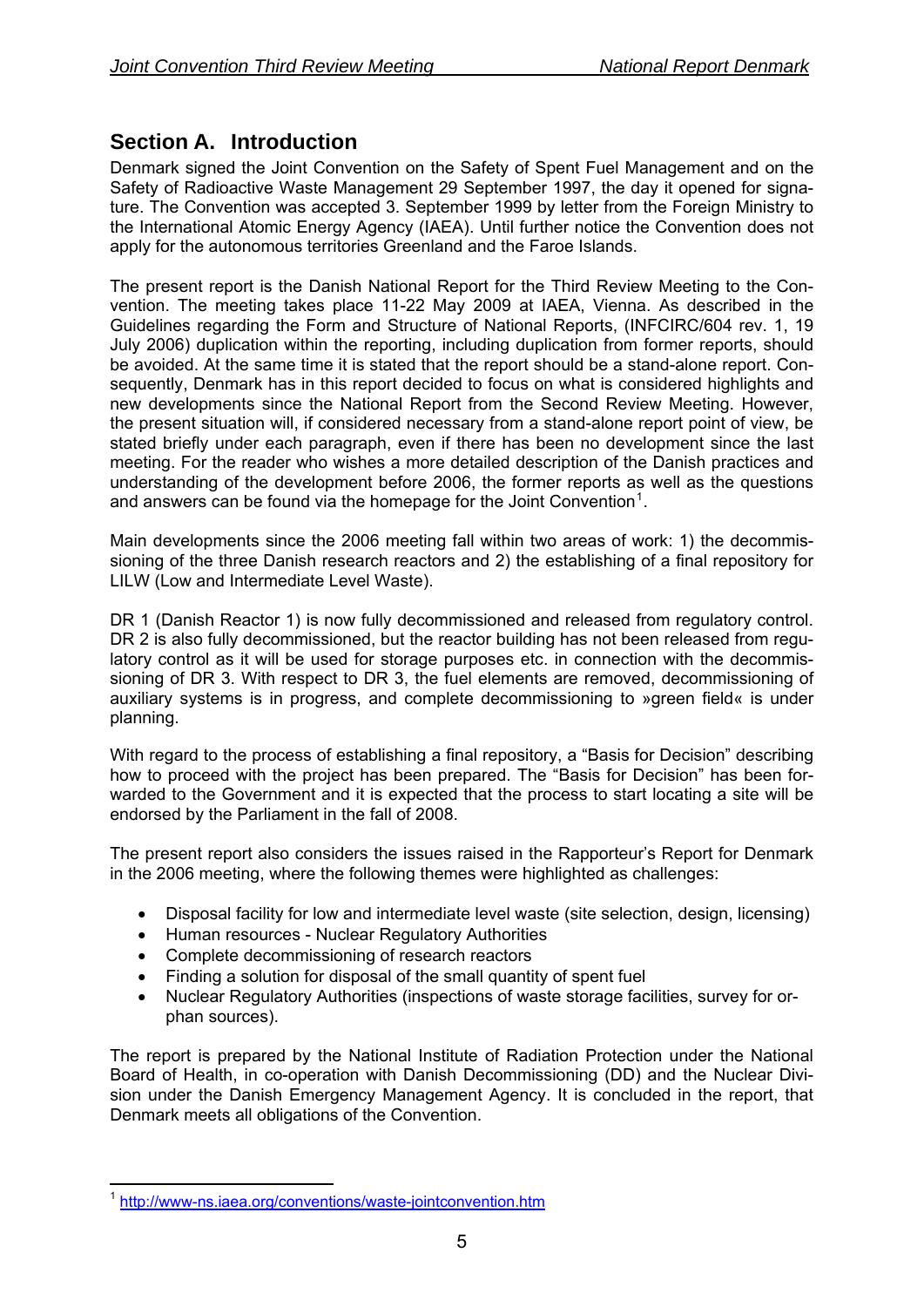# <span id="page-5-0"></span>**Section B. Policies and Practices**

No new developments. Please refer to the second National Report, [2](#page-5-1)005 $^2$ .

The policy and practice for radioactive waste management is to collect, manage and store all Danish radioactive waste under safe and secure conditions at dedicated storage facilities at the organisation Danish Decommissioning.

The availability of adequate financial resources is assured also in the future, inasmuch as Danish Decommissioning is government property under the administration of the Danish Ministry of Science, Technology and Innovation. Thus the financial capacity to maintain and if necessary improve the safety of facilities for spent fuel and radioactive waste management in accordance with the regulatory requirements is ensured.

# **Section C. Scope of Application**

As Contracting Party to the Joint Convention Denmark has declared that:

- Reprocessing is not part of the spent fuel management
- Waste that contains only naturally occurring radioactive materials is not radioactive waste for the purpose of the Convention
- Spent fuel or radioactive waste within military or defence programmes is not spent fuel or radioactive waste for the purpose of the Convention.

However, the management of radioactive waste that contains only naturally occurring radioactive materials and all radioactive waste from the Danish military is identical to the management of radioactive waste described in this report. This kind of waste is also covered by the legislative and regulatory system mentioned in section E and in the previous National Report from Denmark, 2005.

# **Section D. Inventories and Lists**

## *Article 32. Reporting*

## **Spent fuel management facilities**

There is no new development regarding spent fuel. The present situation is described below.

There are no spent fuel management facilities in Denmark subject to the Convention. However, minor amounts of spent fuel are stored, under safe and secure conditions with appropriate surveillance, at the storage facilities for radioactive waste at Danish Decommissioning.

Special precautions for heat generation and dissipation are not necessary for these materials. An inventory of the stored spent fuel is given in table 1.

## **Radioactive waste management facilities**

An overview of Danish Decommissioning nuclear facilities and associated buildings is given in figure 1. Two new minor facilities have been included since the previous report: 1) A small isolated facility for safe and secure storage of radioactive liquids located near the Waste Management Plant (figure 1) as well as 2) A decontamination cabinet equipped with high pressure water cleaners and glass blasting tool (figure 2) located in the building complex around DR 3

<sup>&</sup>lt;u>.</u> <sup>2</sup> National Report from Denmark, 2005:

<span id="page-5-1"></span>[http://www.sst.dk/publ/Publ2005/SIS/Joint\\_Convention/Joint\\_Convention\\_Report\\_2005.pdf](http://www.sst.dk/publ/Publ2005/SIS/Joint_Convention/Joint_Convention_Report_2005.pdf)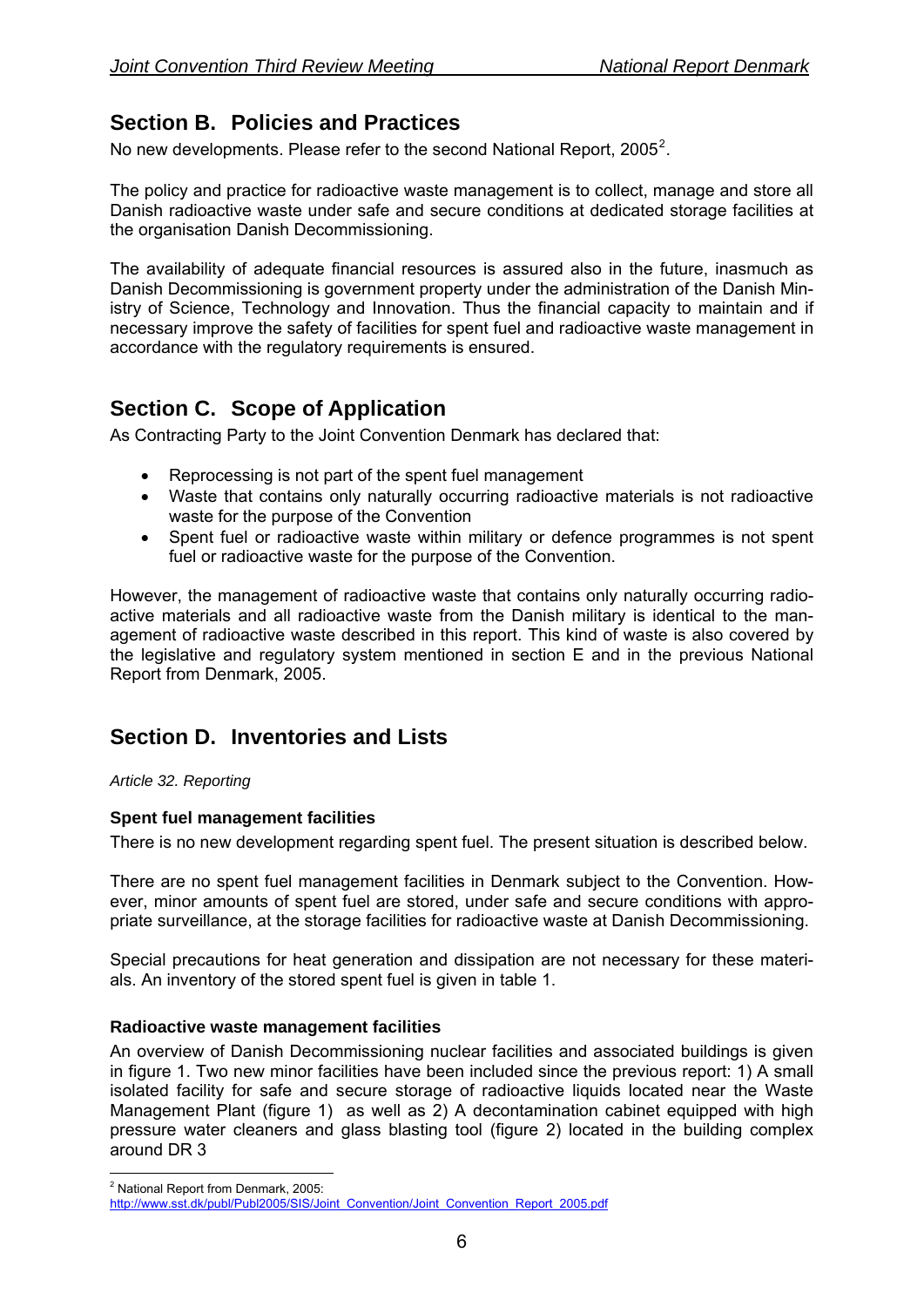| Spent fuel                                                     | Storage facil-<br>ity    | Material                                                      | Mass/<br>Vol-<br>ume | Activity                                        |
|----------------------------------------------------------------|--------------------------|---------------------------------------------------------------|----------------------|-------------------------------------------------|
| Spent fuel from DR 1                                           | DR 3 building<br>complex | Solution of 20% enriched<br>uranyl sulphate in light<br>water | 15.81                | 112 GBq fission<br>products<br>4 GBq actinides  |
| Experimental irradiated<br>spent fuel of power reactor<br>type | Centralvejs-<br>lageret  | Uranium oxide pellets<br>mostly in zircalloy tube             | 233 kg               | 703 TBq fission<br>products<br>32 TBq actinides |

*Table 1. Inventory of spent fuel. Activities refer to January 2008.* 



*Figure 1. Nuclear facilities and associated buildings at Danish Decommissioning, Risø Peninsula. Buildings mentioned in text are highlighted in red. Division line (stipple) between evacuation zones has changed as consequence of changed DR 1 status.* 

Furthermore, the storage facility for LILW has been extended to accommodate more waste. The extension is a simple prolongation of the existing building and increases the area with 193  $m<sup>2</sup>$ , which can accommodate approx. 1,200 extra drums with LILW. The extension was opened March 2008.

The commissioned laboratory (A-lab) for sampling and characterisation of materials from facilities, buildings, and areas was inspected and approved by the Nuclear Regulatory Authorities ultimo 2005 shortly after submission of the previous National Report.

In 2006 the laboratory (F-lab) for clearance of decommissioning waste was approved by the Nuclear Regulatory Authorities with respect to a restricted and well defined amount and type of decommissioning waste. There are no restrictions on the amount or type of decommissioning waste for handling in F-lab after the independent accreditation of the lab in 2007.

Since the publication of the previous National Report the waste flow has developed considerably with respect to both amounts and routes. A significant amount of waste has passed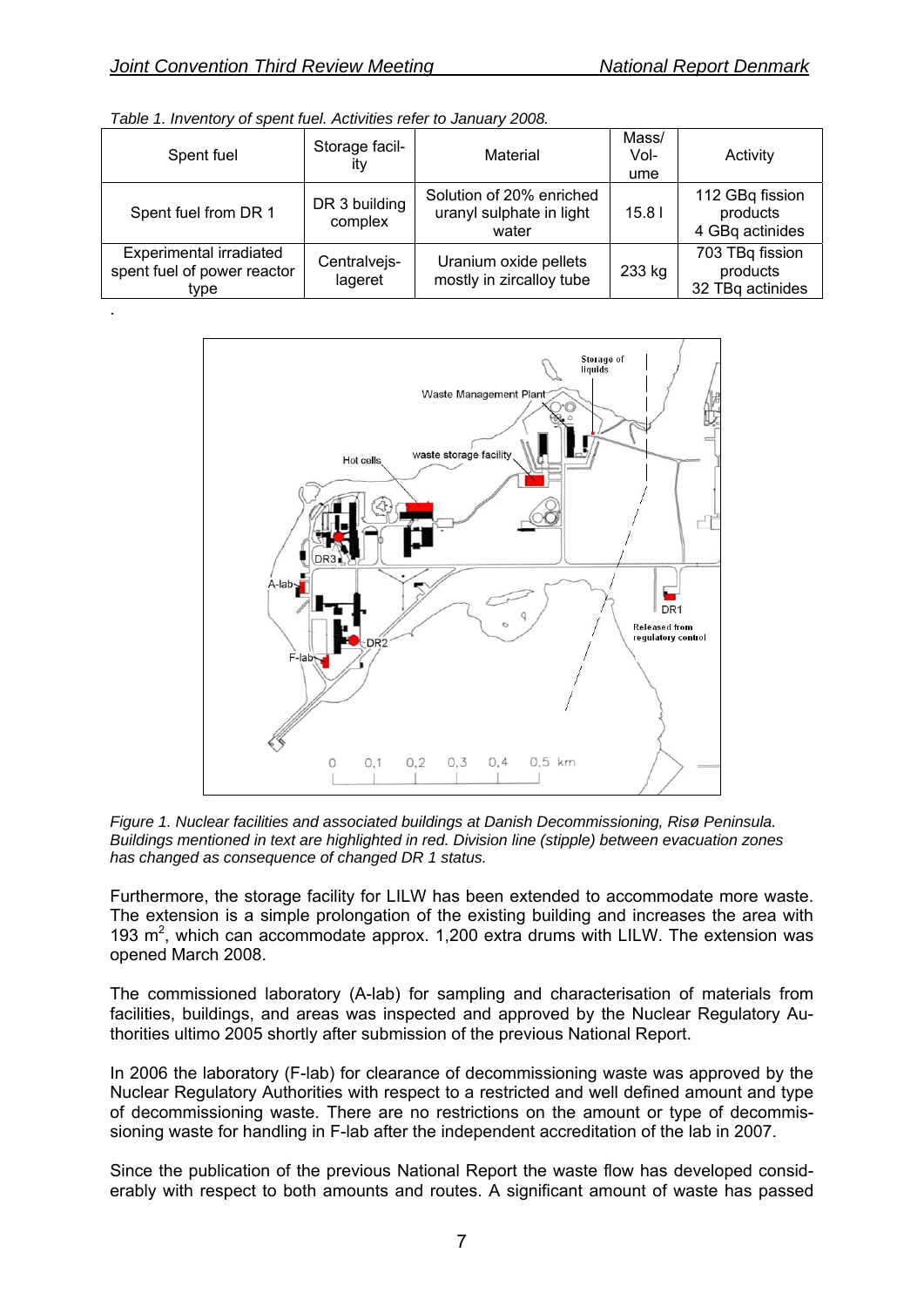the clearance criteria and has been released from regulatory control since the F-lab went into operation. High waste production rates are naturally linked to the dismantling of the reactors DR 1 in 2005 and DR 2 in 2007.



*Figure 2. Decontamination cabinet for high pressure water or glass blasting.* 

An inventory of radioactive waste that is subject to the Convention is given in table 2 for conditioned waste and in table 3 for unconditioned waste. Table 4 shows recently produced operational and secondary waste (not decommissioning waste) as well as unconditioned waste as received from external producers.

*Table 2. Inventory of conditioned radioactive waste stored at DD. All radioactive waste is classified as low and intermediate level waste - short lived (LILW-SL). Activity refers to year 2008.* 

| Storage      | Volume (m ) | Activity (TBq) |
|--------------|-------------|----------------|
| Storage Hall | 1,200       |                |

*Table 3. Inventory of unconditioned radioactive waste stored at DD. All radioactive waste is classified as low and intermediate level waste - long lived (LILW-LL). Activities refer to year 2008.* 

| Storage                                  | Mass (tons) | Activity (TBq) |
|------------------------------------------|-------------|----------------|
| Drum Store and 'Centralvejs-<br>lageret' | 125         | 430*           |
| Taillings and ore                        | 4.800       | 0.1            |
| 'Mellemlageret'                          | 173         | $2**$          |

*\* Including 18 TBq LL* β*/*γ*-emitters and 4 TBq* α*-emitters* 

\*\* Estimated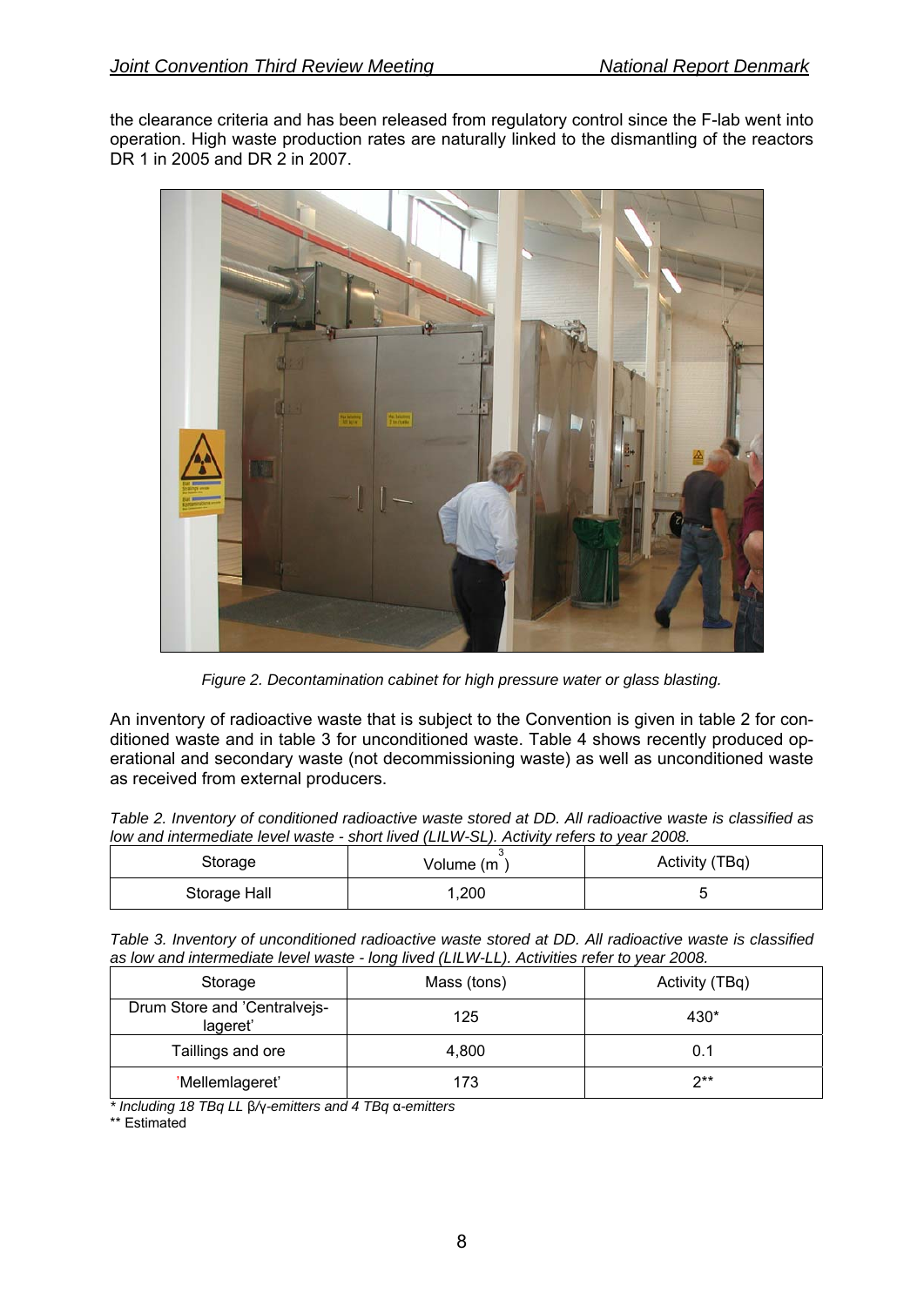| rawio in onloandroid macho producodroom ou juodonninguoning macho not mondoup |      |      |      |
|-------------------------------------------------------------------------------|------|------|------|
| Year                                                                          | 2005 | 2006 | 2007 |
| Operational waste and secondary waste (tons)                                  | 2.2  | 0.2  | 0.8  |
| Waste received from external waste producers<br>(tons)                        | 2.3  | 2.5  | 22   |

*Table 4. Unconditioned waste produced/received (decommissioning waste not included).* 

## **Nuclear facilities under decommissioning**

One of the issues that were highlighted as a challenge in the 2006 Rapporteur's Report was the nuclear facilities. The decommissioning is proceeding according to plan and the progress is described in the following.

There are no additional facilities under decommissioning relative to the previous report. However, there has been a considerable development since then.

Most notably the smallest reactor DR 1 is fully decommissioned and the building has been released for other non-nuclear purposes. Also DR 2 is fully decommissioned, but the reactor building has not been released from regulatory control, as it is anticipated to use the reactor building and building crane for handling of large/heavy objects from the upcoming decommissioning of DR 3. The secondary cooling system of DR 3 has been removed.

The plan for decommissioning of Hot Cells has been approved by the authorities in early 2008 and the decommissioning is in progress.

As requested in the Rapporteur's Report for Denmark in 2006, a more detailed account of the latest developments and status in the decommissioning process are given in table 5 and the subsections below.

| Nuclear facility      | Type                                                                         | Taken out<br>of opera-<br>tion | Decommissioning status                                                                                                                                                                          |
|-----------------------|------------------------------------------------------------------------------|--------------------------------|-------------------------------------------------------------------------------------------------------------------------------------------------------------------------------------------------|
| DR 1                  | Small homogeneous<br>2 kW reactor mainly<br>used for educational<br>purposes | 2001                           | Fully decommissioned and released from<br>regulatory control in 2006.                                                                                                                           |
| DR <sub>2</sub>       | 5 MW research reactor<br>of the swimming pool<br>type                        | 1975                           | Reactor fully decommissioned, but the<br>building will be used for storage of DR 3<br>waste objects prior to final release from<br>regulatory control.                                          |
| DR <sub>3</sub>       | 10 MW heavy water<br>research reactor of the<br>PLUTO type                   | 2000                           | Fuel elements removed. Decommissioning<br>to »green field« is under planning. Secon-<br>dary cooling system and structures disman-<br>tled. Decommissioning of peripheral sys-<br>tems ongoing. |
| <b>Hot Cells</b>      | Facility for post irradia-<br>tion investigations of<br>nuclear fuel         | 1989                           | The decommissioning plan was approved<br>by the authorities in spring 2008 and the<br>dismantling began summer 2008.                                                                            |
| Fuel fabrica-<br>tion | Fuel fabrication facili-<br>ties for DR 2 and DR 3                           | 2002                           | Decommissioning to »green field« is under<br>planning. Equipment removed. Certain<br>contamination- and radiation risk zones<br>down-graded.                                                    |

*Table 5. Nuclear facilities under decommissioning (updated August 2008).*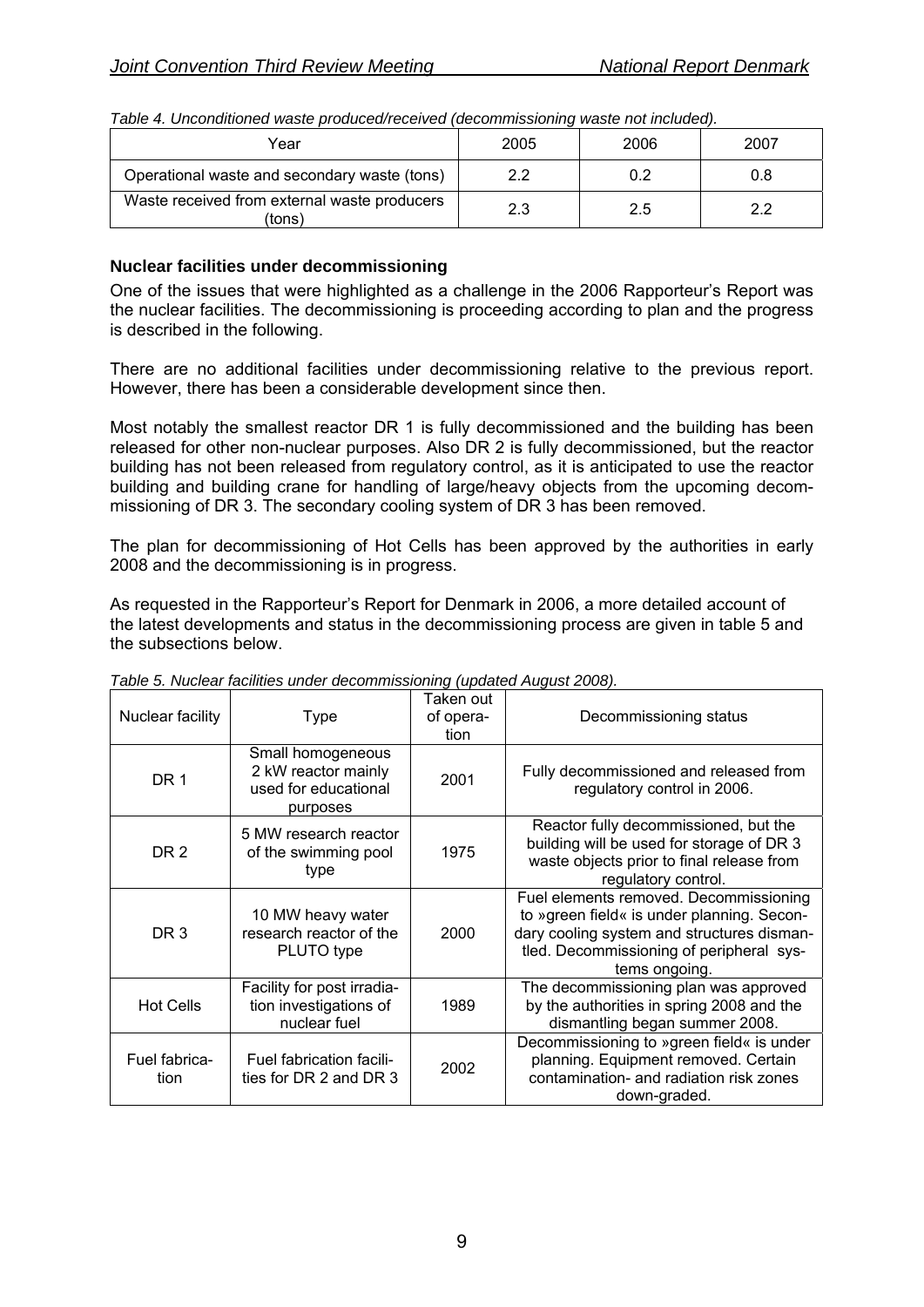## **Danish Reactor 1**

After regulatory approval of the specific decommissioning plan in mid 2004, DR 1 was successfully dismantled and demolished in 2005. On the basis of a detailed final decommission-ing report<sup>[3](#page-9-0)</sup> presented by Danish Decommissioning in late 2005, the Nuclear Regulatory Authorities finally released the building and area from regulatory control in early 2006.

As the approved overall decommissioning strategy is to dismantle the least radioactive facilities first in order to build up experience and skills, DR 1 was the first of the three Danish reactors to be decommissioned. It was a small homogeneous 2 kW reactor mainly used for educational purposes, and it thus provided an opportunity to implement and exercise decommissioning techniques on a small scale reactor with radiological safety risks on a corresponding scale.

After the preceding characterisation, the decommissioning was carried out in a sequential manner; with dismantling of auxiliary and secondary systems (control house, rods, CCA, etc), followed by the primary systems (graphite, core vessel, recombiner etc.) and demolition of the reactor block and floor. Clearance measurements then followed, lasting approximately 3 months.

By dismantling reactor DR 1 and demolishing its concrete structures Danish Decommissioning produced approximately 38 t radioactive waste (primary waste), including: 31 t concrete, 4.1 t graphite, 1.7 t steel and 1 t miscellaneous materials. The process furthermore generated 2.2 t radioactive waste from the operation itself (secondary waste), and 30 t waste awaiting measurements for eventual clearance.

In accordance with the operational limits and conditions and IAEA recommendations, Danish Decommissioning provided a lessons learned report to the Nuclear Regulatory Authorities as well as for internal and external use in general. Among the lessons learned by the decommissioning of DR 1, Danish Decommissioning reported the following waste handling issues, which emphasize the importance of good planning and documentation:

- Decommissioning operations, which comprise numerous types of waste, often call for additional manpower in order to handle and store the produced waste as well as to maintain the required waste characterisation and documentation.
- Digital photos can often be of considerable assistance in the documentation process.
- With respect to the waste packaging; maintaining a high waste density and the required separation of various waste types in the waste containers requires considerable planning in advance of the actual demolition.
- The use of extra equipment such as disposable clothes, gloves, plastic covers etc. in order to confine the dispersion of radioactive particles often leads to considerable amounts of secondary waste.

## **Danish Reactor 2**

1

After regulatory approval of the specific decommissioning plan in late 2005, DR 2 was successfully dismantled and demolished from 2006 to early 2008 (figure 3). A final decommissioning report will be submitted by Danish Decommissioning to the regulatory authorities in 2009 at the latest. However, as a consequence of the anticipated use of the building for handling and storage of large waste objects from the dismantling of DR 3, the building and surrounding area will not be released from regulatory control until the final stages of the decommissioning of DR 3.

<span id="page-9-0"></span><sup>&</sup>lt;sup>3</sup> Decommissioning of DR 1, Final Report, DD-18(EN), Danish Decommissioning, 2006 ([http://www.dekom.dk\)](http://www.dekom.dk/)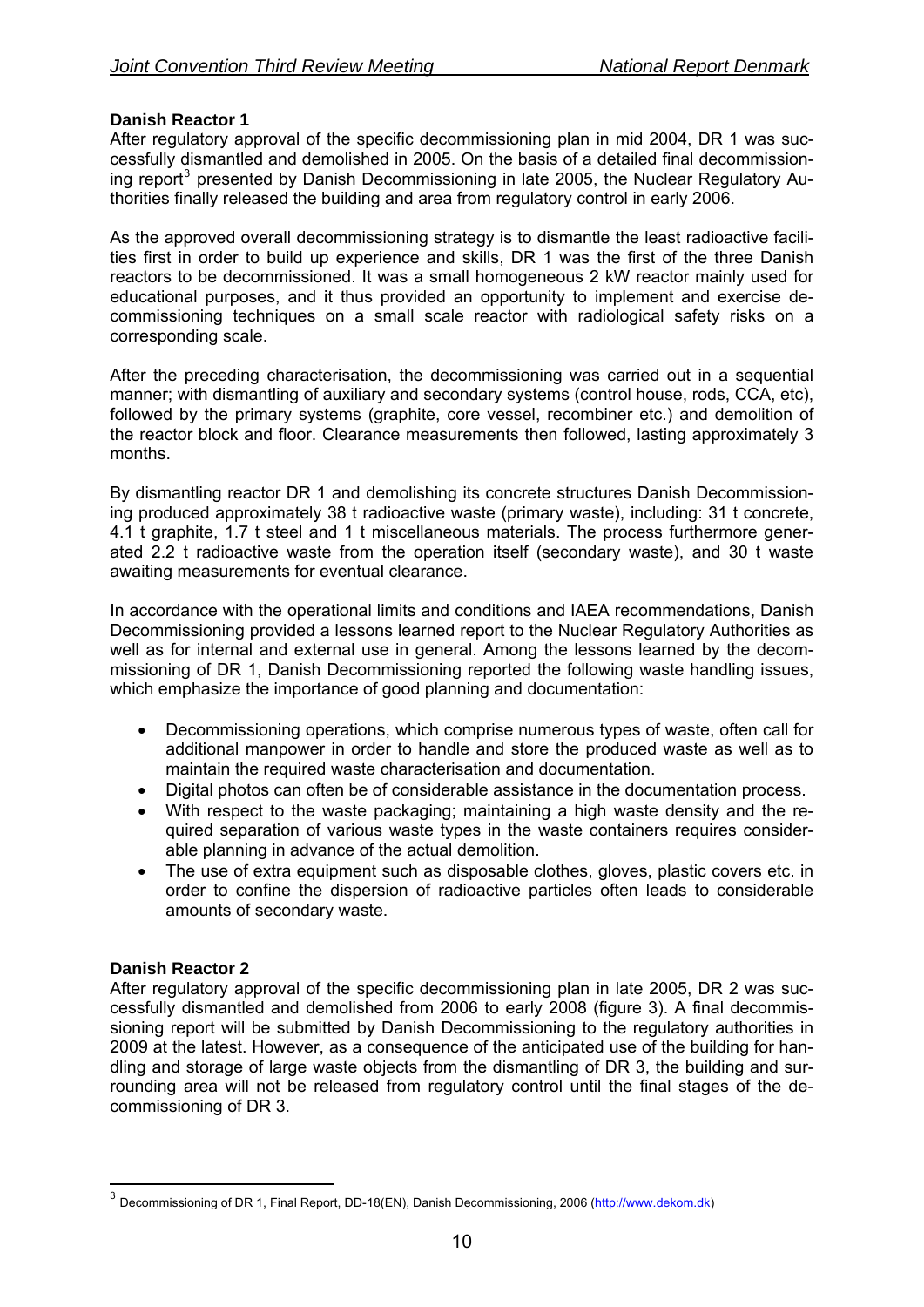

*Figure 3, (Upper left) DR 2 from above, (upper right) Destruction of concrete shield, to avoid spreading of dust a tent, with low pressure inside, was raised around the reactor, (lower left) Destruction of DR 2 reactor block, (lower right) After the reactor block is removed only a 16 m² hole remains.* 

DR 2 was selected as the second decommissioning target in line with the overall decommissioning strategy. DR 2 was a 5 MW pool type research reactor. It was operational for only 16 years and was permanently shut down in 1975. Dismantling of auxiliary systems as well as enhancement and sealing of the reactor block/top shielding were carried out in the late 70's. During this process reactor components which could be straightforwardly removed, were stored in the appropriate waste storage units at the Waste Management Plant, leaving the reactor considerably less active.

A detailed radiological characterisation was carried out during the years 2000-2003 and was later followed by the dismantling of various systems and the reactor shield in a sequential manner, which in principle was similar to the dismantling of DR 1.

Approximately 23 t decommissioning waste samples were analysed at the F-lab in 2007. In total, Danish Decommissioning generated 175 t radioactive primary waste for storage and cleared 421 t primary waste (concrete and steel) for release from regulatory control in con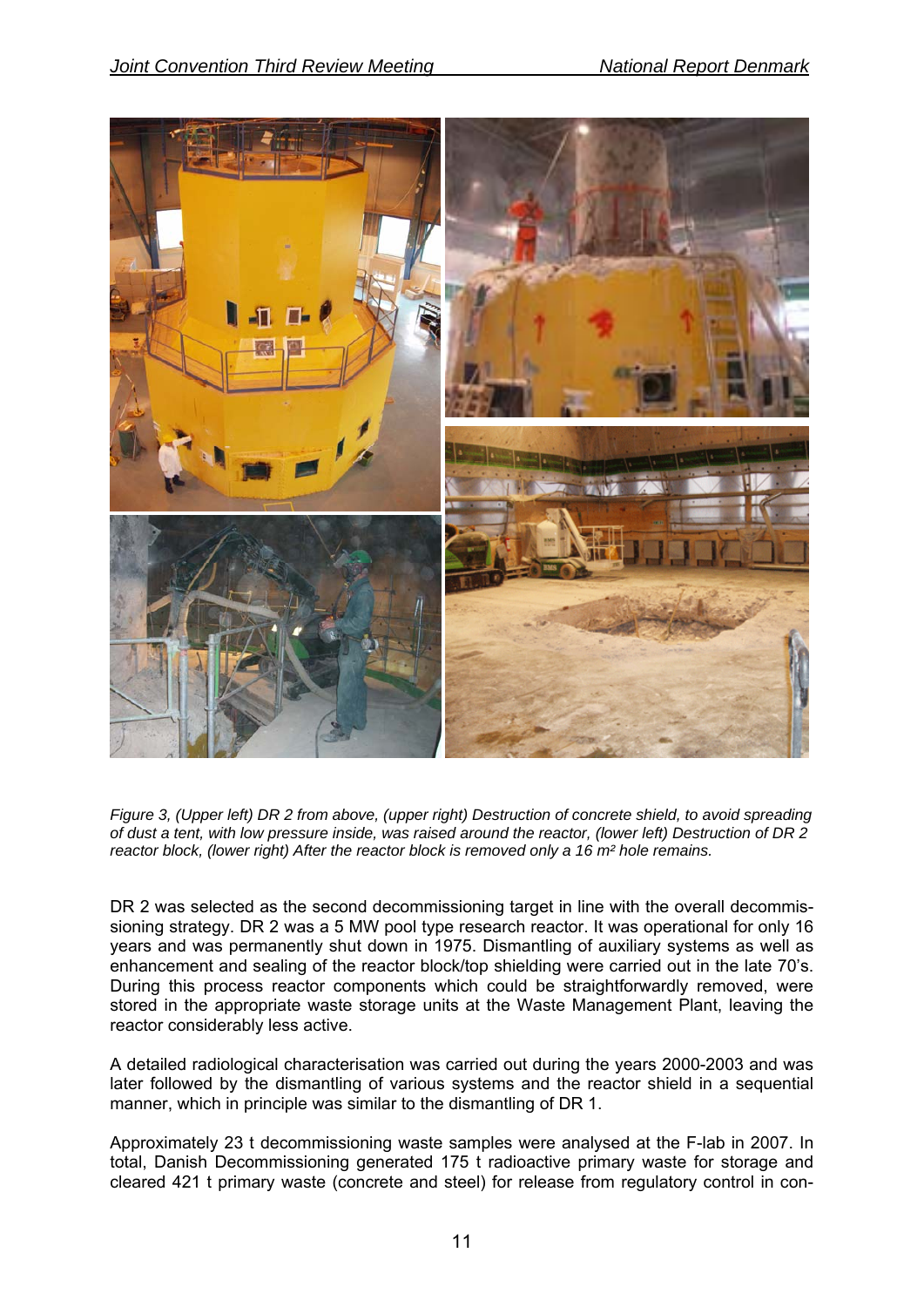nection with the decommissioning of DR 2. During the process Danish Decommissioning produced about 0.8 t radioactive secondary waste. An exact account of the various waste categories as well as a lessons learned account will be published in the final decommissioning report for DR 2.

## **Danish Reactor 3**

DR 3 was a 10 MW, heavy water moderated research reactor of the PLUTO type. It was in operation from 1960 to early 2000, and was shut down permanently in late 2000. DR 3 is now in the initial phases of decommissioning as dismantling of certain auxiliary systems was approved in late 2007. However, a comprehensive decommissioning plan for the entire DR 3 is still in preparation. DR 3 has previously been subject to a number of dismantling operations with high similarity to routine maintenance operations or assembling/disassembling the various experimental rigs. These dismantling operations include:

- Shipping of spent fuel to USA in accordance with the initial agreement with the supplier of the fuel (USA)
- Dismantling of experimental set-up frames and housing, back-up power units, cooling systems and CCA operational and maintenance area, as well as redundant offices
- Storage of dismantled CCA, isotope rigs, instrumentation
- Preservation of circuits and auxiliary systems (safe condition)
- Construction of appropriate shielding in forthcoming decommissioning areas
- Demolition of cooling tower foundation (cooling tower dismantled previously)
- Tapping and evacuation of  $D_2O$  system.

It should also be mentioned that radiological characterisation of DR 3 and the contents of various basin storage positions has been carried out and that the heavy water from DR 3, previously stored at the DR 2, has been exported to Canada in 2007 for reuse.

## **Hot Cells**

The Hot Cell facility was in active use during the period 1964 – 1989 (figure 4). The six concrete cells were used for post-irradiation examination of fuel pins irradiated in the DR 3 reactor, the Halden reactor in Norway and other reactors. Power reactor fuel pins, including plutonium enriched pins, from several foreign reactors have been examined. All kinds of nondestructive and destructive physical and chemical examinations have been performed. In addition, various radiotherapy sources – mainly  ${}^{60}$ Co sources - have been produced.

As a result of the cutting and destructive testing of irradiated fuel and other irradiated material dust containing fission and activation products were released in the cells and settled on workbenches and other surfaces. Hence <sup>90</sup>Sr and <sup>137</sup>Cs as well as a number of transuranic αemitters are still present in the cells. In addition the work with  $^{60}$ Co radiotherapy sources has resulted in a number of Co pellets being dropped and not retrieved again; they thus appear as hot spots on workbenches and floors.

In 2007 characterisation of the cells was carried out from the top of the cells. These data, along with older measurements from 1990, were used to develop a project plan for the decommissioning of the facilities. The project plan was approved by the national regulatory authorities in the spring of 2008. The decommissioning is planned to commence in the fall 2008 after deadline of this report.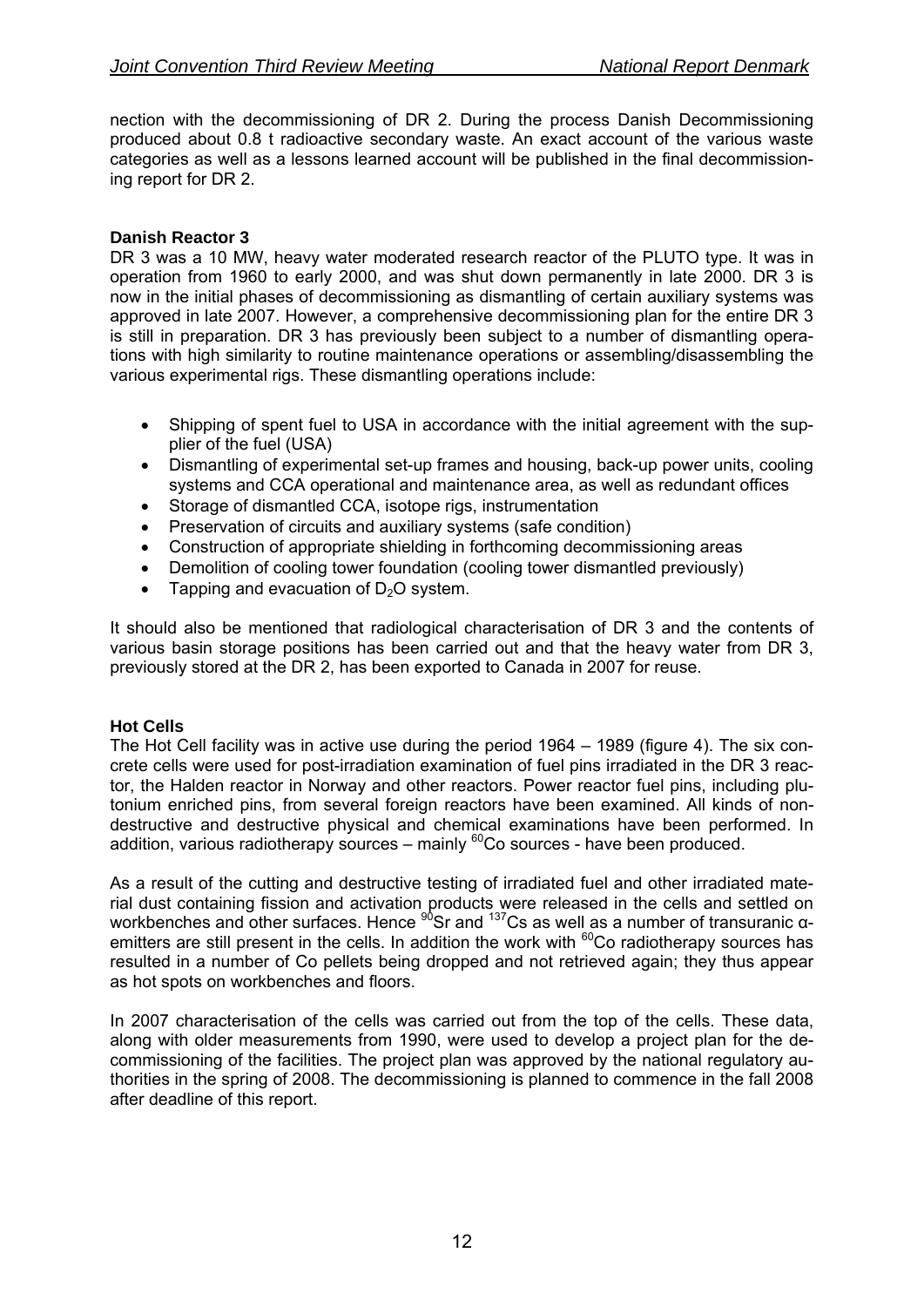<span id="page-12-0"></span>

*Figure 4. (left) The operating hall with the front of the six concrete cells in the sixties and (right) A view into the cells before the facility was taken into operation.* 

## **International expertise and decommissioning**

Two representatives from Danish Decommissioning and the Nuclear Regulatory Authorities participate in the IAEA International Project on Evaluation and Demonstration of Safety for Decommissioning of Nuclear Facilities (DeSa). The project draws on international experience in order to develop a harmonized approach for evaluating the safety of decommissioning activities and reviewing safety assessments for these activities.

Three safety reports have been developed, each providing a test case from which a detailed decommissioning project can be planned. The decommissioning of DR 1 provides one of the test cases. A considerable number of international experts have thus scrutinised the various phases of the decommissioning of DR 1, leading to further evaluation and improvement of decommissioning and waste handling plans with respect to the remaining nuclear installations in Denmark. Both Danish participants took part in the development of the DR 1 test case.

## **Section E. Legislative and Regulatory System**

#### *Article 18. Implementing measures Article 19. Legislative and regulatory framework*

In October 2007 a new Order on sealed radioactive sources came into force (Order No. 985 of 11 July 2007). The new Order replaces the old orders on the use of sealed radioactive sources in industry, hospitals, laboratories etc. and on industrial gamma radiography installations. The new Order introduces new requirements on security of sealed radioactive sources in Denmark based on recommendations from the International Atomic Energy Agency (IAEA-TECDOC-1355). The Order implements all provisions in EU Council Directive 2003/122/Euratom of 22 December 2003 on the control of high-activity sealed radioactive sources and orphan sources and the IAEA Code of Conduct on the Safety and Security of Radioactive Sources with its supplementary Guidance on the Import and Export of Radioactive Sources.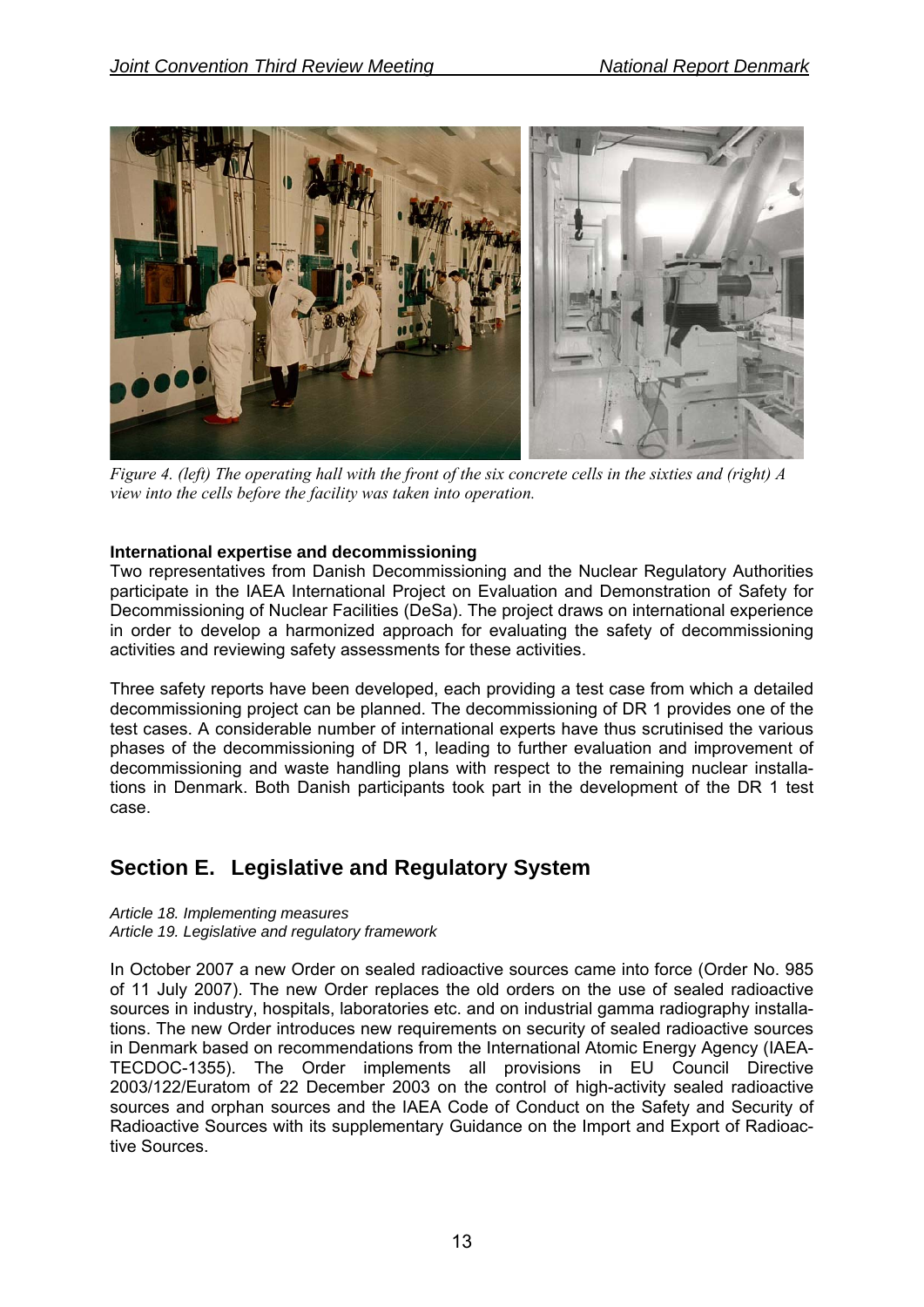<span id="page-13-0"></span>Except as mentioned above the Danish legislation for radioactive waste and spent fuel management are unchanged. A list of relevant Acts, Orders etc. in force by 1 October 2008 is given in Annex 1.

## *Article 20. Regulatory body*

No new development. Please refer to the second National Report, 2005<sup>[4](#page-13-1)</sup>.

# **Section F. Other General Safety Provisions**

## *Article 21. Responsibility of the licence holder*

No new development. Please refer to the second National Report, 2005<sup>4</sup>.

#### *Article 22. Human and financial resources*

The responsibility for operation and decommissioning of the nuclear facilities, as well as continued waste management at the Waste Management Plant was transferred to Danish Decommissioning from the Risø National Laboratory in 2003. The staff assigned to the decommissioning process and for operating the Waste Management Plant was reassigned to Danish Decommissioning assuring qualified and adequate human resources needed for safety related activities during the decommissioning and the operating lifetime of the Waste Management Plant.

The Operational Limits and Conditions for Danish Decommissioning states that every employee at any level in the organisation shall maintain adequate training and instruction necessary to comply with the requirements of the position, in full accordance with the safety provisions prescribed by the Nuclear Regulatory Authorities. As Danish Decommissioning is subject to minor but continuous staff adjustments and replacements, training courses, seminars, and more extensive classes are therefore undertaken in order to ensure both an adequate level of qualification as well as transfer of relevant experience from skilled members of the staff.

For Danish Decommissioning the availability of adequate financial resources is also assured, inasmuch as the organization is subordinated the Danish Ministry of Science, Technology and Innovation. Thus the financial provisions to support the safety of facilities for radioactive waste management are in place.

Continuously available, adequate and qualified human resources were also one of the challenges noted in the Rapporteur's Report with respect to the Nuclear Regulatory Authorities. As Denmark is a non-nuclear country with little or no focus on maintaining adequate training courses etc. in ionizing radiation and radiation protection, adequate and qualified human resources have been made available by internal courses and seminars throughout the period since the Second Review Meeting.

Facing two replacements in the near future the Nuclear Regulatory Authorities again have to cope with the lack of adequate training courses as well as the persistent demand for highly educated people in all parts of the Danish labour market.

With respect to new employees, the Nuclear Regulatory Authorities most likely have to continue to allocate in-house resources in order to ensure adequate training and education in radiation protection and waste management, eventually in collaboration with sister organisations in other Nordic countries and abroad.

<sup>&</sup>lt;u>.</u> 4 National Report from Denmark, 2005:

<span id="page-13-1"></span>http://www.sst.dk/publ/Publ2005/SIS/Joint\_Convention/Joint\_Convention\_Report\_2005.pdf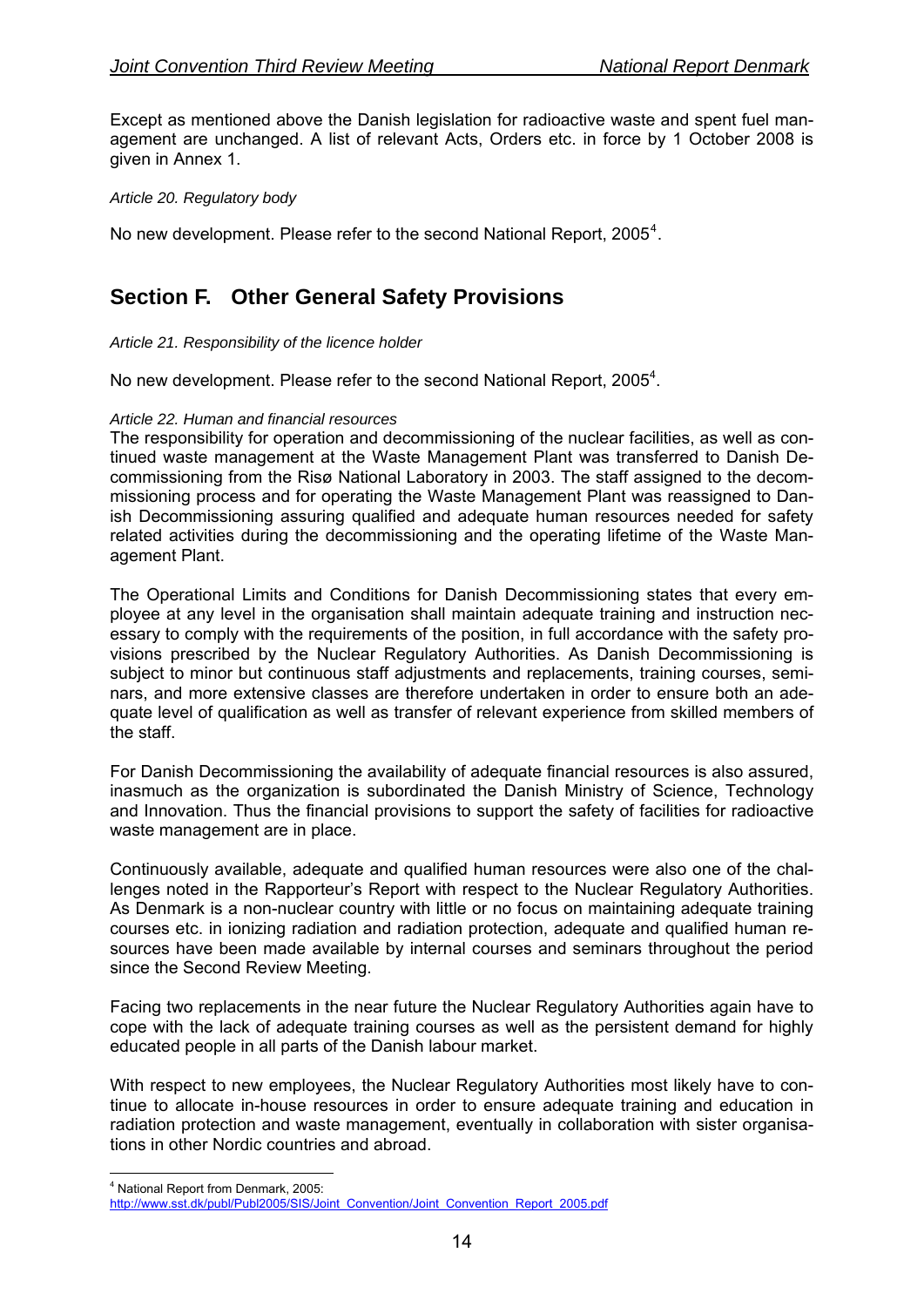## *Article 23. Quality assurance*

An important precondition for obtaining the Nuclear Regulatory Authorities final approval for decommissioning was that Danish Decommissioning attained quality certification in accordance with the ISO 9001 standard. Danish Decommissioning was certified in June 2004. Since then the quality assurance system for the entire process of decommissioning, including all radioactive waste management, has been based on the DS/EN ISO 9001. The system is inspected biannually by Danish Standards (DS) and every third year a complete audit of all certified functions is conducted. This was last carried out in 2007 and it confirmed the validity of the certification. All audit reports are available to the regulatory authorities.

In addition, specially trained personnel at Danish Decommissioning regularly conduct internal audits as required by the standard. With respect to the functions delivered by the Radiation Research department at the Risø National Laboratory for Sustainable Energy, Danish Decommissioning carries out second-party audits in order to determine the appropriateness and effectiveness of contracting laboratories. These audit reports are also available to the regulatory authorities.

In 2005 the Nuclear Regulatory Authorities also required an independent accreditation of the clearance laboratory (F-lab) in order to assure compliance with International Standards. In order to facilitate accreditation of the relevant functions, F-lab was initially allowed to operate under a limited approval, specifying in detail the material which could be subject to clearance measurements prior to a formal independent accreditation.

In May 2007 F-lab was accredited by the Danish Accreditation and Metrology Fund (DANAK) according to the ISO 17025 standard on general requirements for the competence of testing and calibration laboratories. The accreditation (DANAK No. 488) is specified for the: Measurement of radioactivity and content of radionuclides as well as determination of clearance index for solid items and waste with respect to clearance. F-lab is now subject to routine inspections by DANAK.

In 2006, Danish Decommissioning established a computerized Waste Documentation System with bar code identification, in order to ensure proper documentation of inventory as well as real time documentation of spatial location of any characterised waste item. This, as well as the use of colour-coded containers, is anticipated to minimize the risk of waste handling and waste destination errors and have been taken into operation within the reporting period.

Finally, in accordance with the quality assurance system various parts of the waste handling equipment, especially at the Waste Management Plant, have been refurbished in order to ensure a continuous safe and adequate waste handling.

## *Article 24. Operational radiation protection*

In accordance with the Nuclear Installations Act (1962) Danish Decommissioning is subject to Operational Limits and Conditions, which set out regulations covering all aspects of decommissioning, including administrative structure, project planning and management, detailed operation planning, quality assurance, characterization of radioisotope inventory, operational radiation protection, safety assessment, environmental impact assessment and documentation.

The general principles for operational radiation protection in relation to decommissioning are similar to those applied during operation of the facilities. The operational radiation protection program must comply with the regulations given in Operational Limits and Conditions for Danish Decommissioning. Accordingly, the mandatory radiation surveillance programs cover all relevant decommissioning operations, and the received doses are reported to the Nuclear Regulatory Authorities in normal as well as abnormal situations.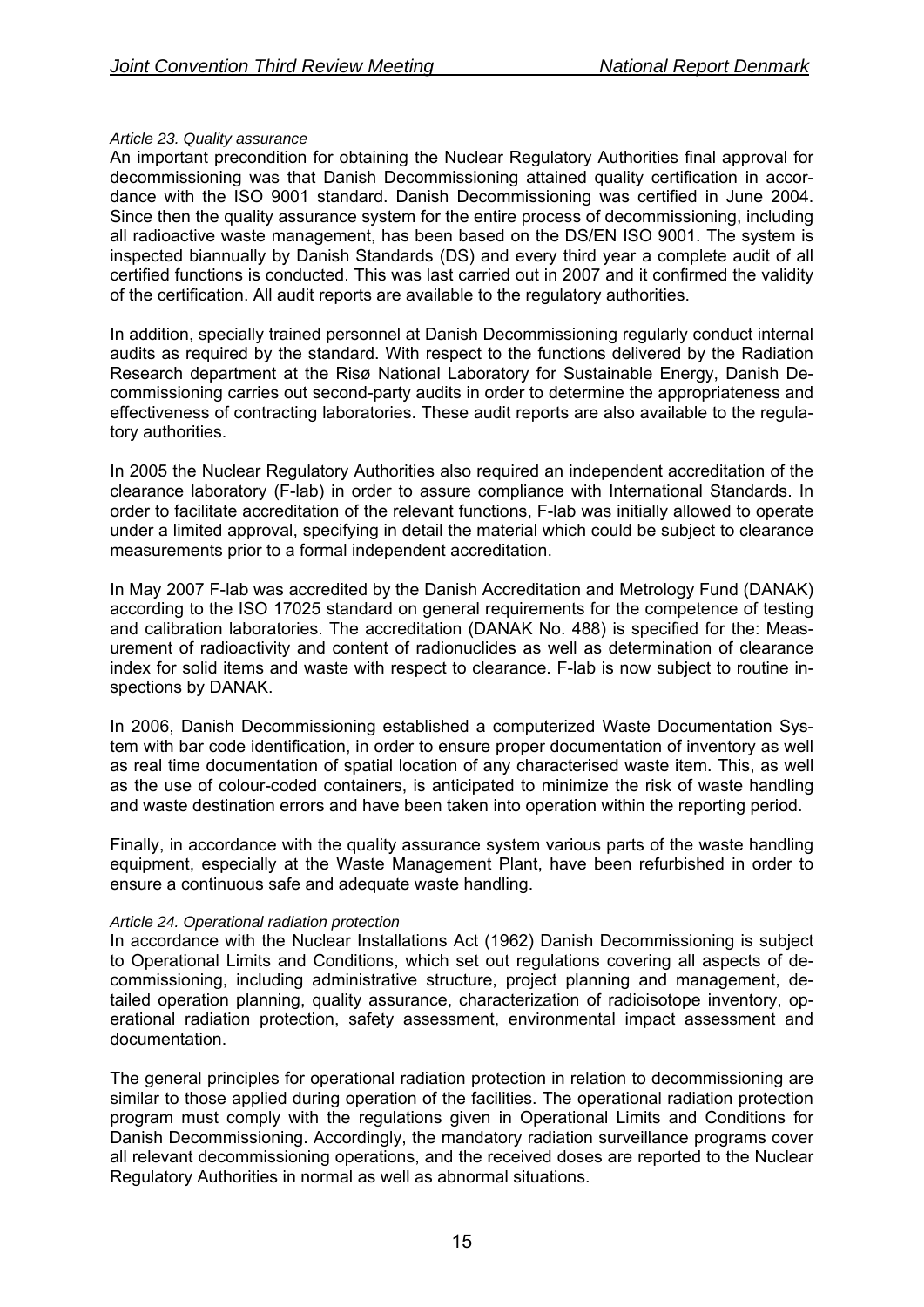With respect to personnel at contractor level, it is the responsibility of Danish Decommissioning to ensure that all relevant personnel are instructed to the necessary level, in order to accomplish the assignments properly in terms of health physics and radiological safety. Contractor level instructions are typically on the order of three hours in total.

## **Discharge**

Releases of radioactive materials from the Waste Management Plant are primarily liquid and derive from the radioactive wastewater distillation plant which conducts the distillate to the inactive waste water system which again is led into Roskilde Fjord.

Since the reactors were taken out of operation, the release of tritium to Roskilde Fjord has been reduced by one order of magnitude and is now around  $10^3$  GBq/y as shown in figure 5. The minor increase from 2003 to 2004 is due to cleanup in connection with operation of the distillation column. The relatively high discharges in 2006 and 2007 were caused by an erroneous washing process in late 2006 leading to the small discharges to Roskilde Fjord in late 2006 and early 2007. The procedure described in the quality management system has been adjusted to avoid recurrence.



*Figure 5. Annual release of tritium into Roskilde Fjord from the Waste Management Plant.* 

The annual release of dissolved gross β/γ-activity has generally been decreasing since the reactors were taken out of operation and is now less than 0.1 GBq of which most is the naturally occurring  $K^{40}$ . The annual releases are shown in figure 6.

## *Article 25. Emergency preparedness*

No new development. However, a thorough revision of the Nation-wide nuclear preparedness plan will be implemented in the period 2008-2009 under the responsibility of the Nuclear Division of Danish Emergency Management Agency. Sector based responsibility is fundamental for the Danish emergency preparedness and, wherever possible, the Danish nuclear emergency system is based on organisations and preparedness arrangements already in force for other purposes.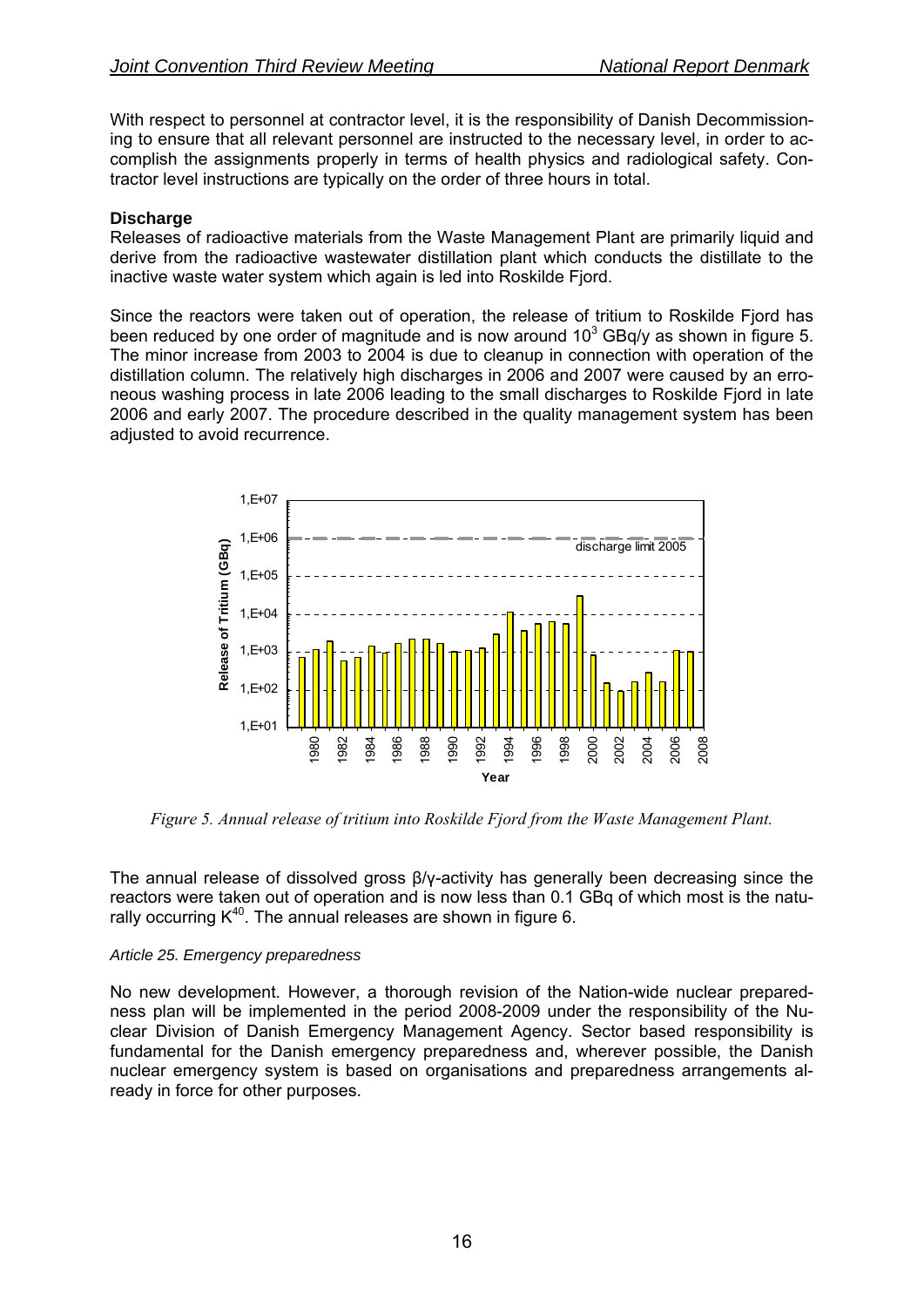

*Figure 6. Annual release of gross ß/γ-activity into Roskilde Fjord from the Waste Management Plant.* 

## *Article 26. Decommissioning*

## **Doses from the decommissioning of DR 1**

The decommissioning of DR 1 was finalised in late 2005 shortly after the submission of the previous National Report from Denmark. A final account of doses from the decommissioning of DR 1 therefore had to await the present publication to be reported.

With respect to DR 1 decommissioning, all DD personnel working in radiation fields wore TL dosimeters as well as digital dosimeters. In addition, the technicians performing dismantling work in particularly hot areas wore special dosimeters at fingers, around the wrists and at the front of the head, as appropriate. The total collective dose as measured by the digital dose meters was slightly above 1 man mSv and the highest individual dose was 0.3 mSv. The readings from finger dosimeters were 850 μSv and 350 μSv for the two technicians who performed dismantling work in particularly hot areas.

All staff from the contractors who carried out the concrete demolition wore TL dose meters and delivered urine samples before the demolition work started and after its completion. No doses were recorded and there were no signs of intake of radionuclides during the work.

## **Doses from the decommissioning of DR 2**

Decommissioning of DR 2 was finalised during spring 2008. A final account of doses and surveillance techniques from this undertaking will be reported in the final decommissioning report for DR 2, which is still pending. However, preliminary data reveals that the total collective dose for 2006, including internal and external staff, will be less than 6 man mSv. Staff from Danish Decommissioning had a collective dose of 1.6 mSv and staff from the contractors who carried out the demolition of concrete had a collective dose of 4.1 mSv. The maximum individual doses for internal and external staff were 0.6 and 1.0 mSv, respectively.

## **Doses from the decommissioning of DR 3**

Radiological characterisation is fundamental to the planning of waste handling. Characterisation of major parts of reactor DR 3, such as the primary reactor components and the primary cooling system, were done during 2005. During this process the collective dose was 2.6 mSv and the highest individual dose was 0.7 mSv. Characterisation of all DR 3 fuel storage units and associated equipment took place in 2006 and 2007, and gave rise to a collective dose of 5.8 mSv and an individual maximum dose of 0.7 mSv.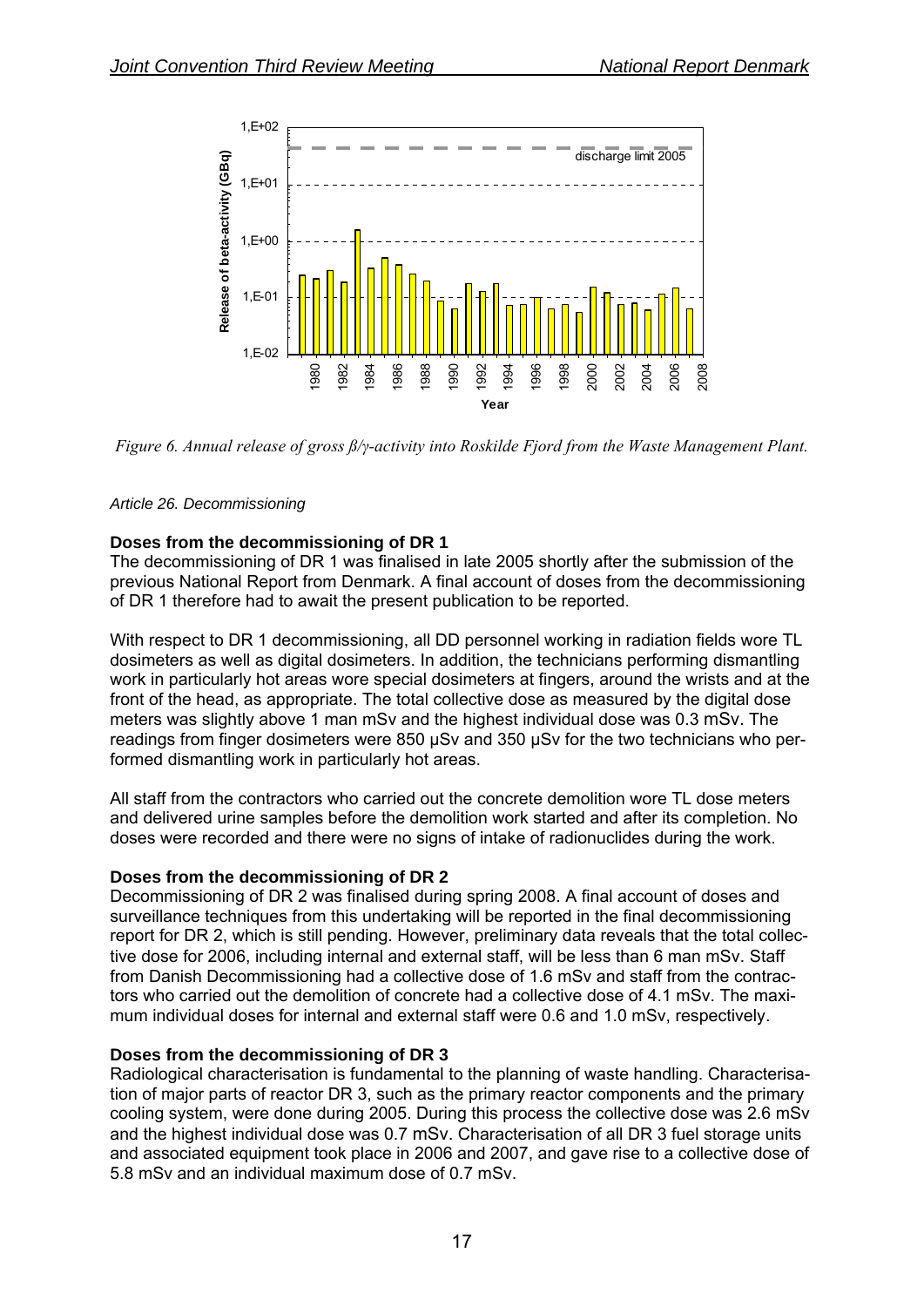# <span id="page-17-0"></span>**Section G. Safety of Spent Fuel Management**

*Article 4. General safety requirements Article 5. Existing facilities Article 6. Siting of proposed facilities Article 7. Design and construction of facilities Article 8. Assessment of safety of facilities Article 9. Operation of facilities Article 10. Disposal of spent fuel* 

As a consequence of the decision taken by the Danish Parliament in 1985, there are, at present, no considerations or plans for taking any kind of nuclear reactors into operation in Denmark. Thus, there are no plans for siting, designing, construction or operation of spent fuel facilities or disposal of spent fuel. Spent fuel from the research reactors DR 2 and DR 3 has been transferred to USA's jurisdiction according to an agreement with the US Department of Energy.

The only exemption from this is the minimal amount of spent fuel from the research reactor DR 1 and about 233 kg experimentally produced and irradiated spent fuel of power reactor type remaining from post-irradiation investigations in the former Hot Cells. This minimal amount of spent fuel is stored under safe and secure conditions awaiting a decision on the final management. The storage does not give rise to any discharges of radioactive materials to the environment and hence no exposure of the public.

Finding a solution for the minimal amount of spent fuel was mentioned as a challenge in the 2006 Rapporteur's report for Denmark. Since the Second Review Meeting Denmark has been searching extensively for an international solution regarding the spent fuel in question, but until now this effort has been unsuccessful. If an international solution cannot be found, the option for Denmark will be to dispose this spent fuel in the coming Danish repository for low and intermediate level waste. The minimal amount of spent fuel is therefore part of the overall waste volume, which is taken into account in the planning for establishing a final repository for Danish low and intermediate level waste; see section H for further details.

## **Section H. Safety of Radioactive Waste Management**

*Article 11. General safety requirements* 

- *Article 12. Existing facilities and past practices*
- *Article 13. Siting of proposed facilities*
- *Article 14. Design and construction of facilities*
- *Article 15. Assessment of safety of facilities*

The inspection of waste storage facilities by the Nuclear Regulatory Authorities was also mentioned as a challenge in the 2006 Rapporteur's Report. Inspections at each facility are routinely carried out by the authorities with 6 to 12 month intervals.

Furthermore, the quantity of internal audits that the operator has to report to the authorities has been increased. The improved internal audits sustain the safety; not only due to the inspections themselves, but also due to the improved focus on the waste management system in general.

## **Establishing a final repository for low and intermediate level waste**

Establishing a final repository was highlighted as one of challenges for Denmark in the 2006 Rapporteur's Report. In the following is an account of the progress and status of the project.

The Danish Parliament has in March 2003 agreed to initiate the process of preparing a 'Basis for Decision' regarding a Danish disposal facility for LILW. The purpose of the 'Basis for De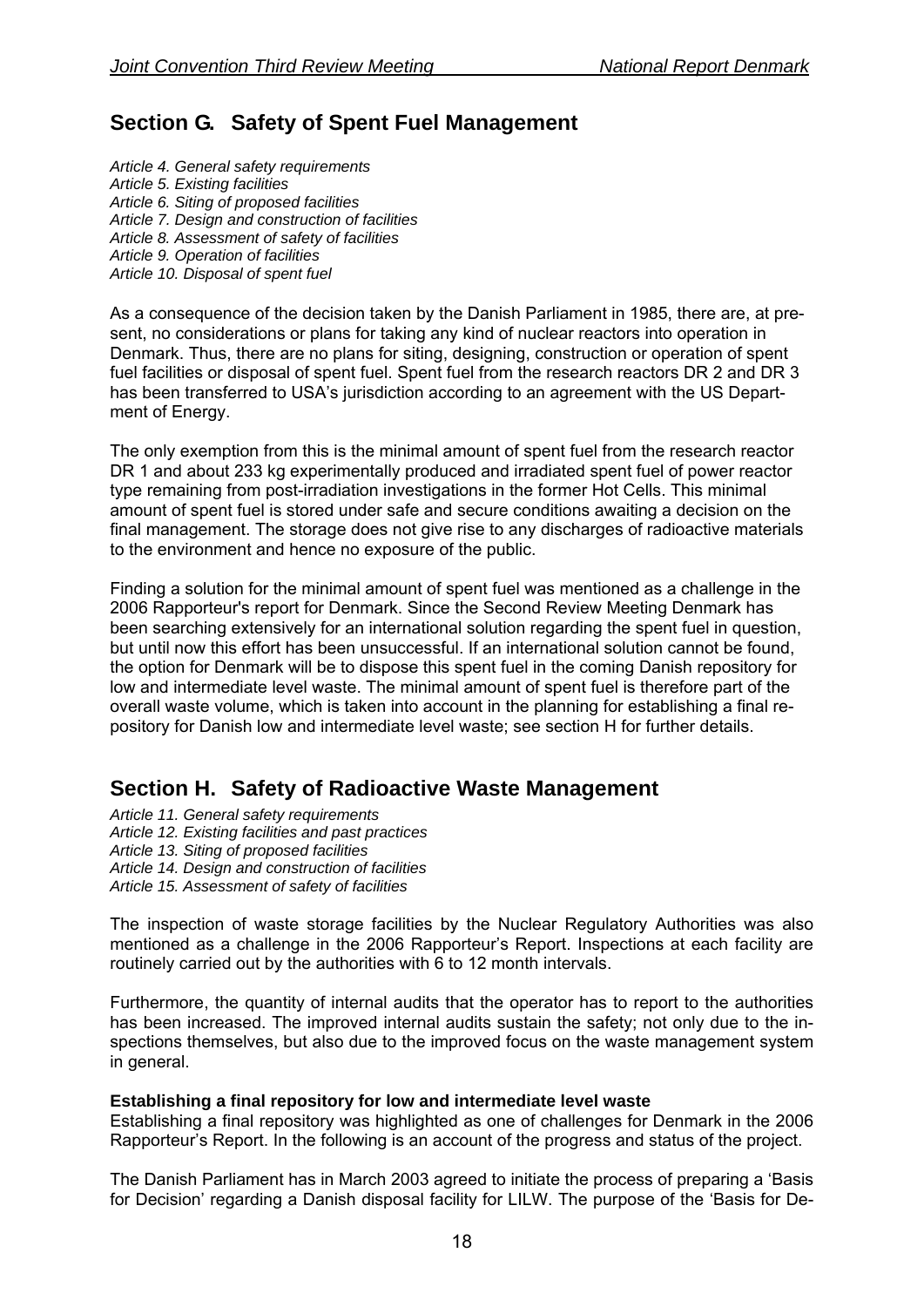cision' is to describe the background, requirements and scope of the project to the decision makers and stakeholders.

## **The 'Basis for Decision'**

The 'Basis for Decision' has been finalised by a cross-ministerial Working Group and has been forwarded to the government. The Working Group consists of relevant members from various departments, agencies and operators under the Ministry of Health and Prevention, Ministry of the Environment, [Ministry of Climate and Energy](http://www.kemin.dk/) as well as the Ministry of Defence.

It is expected that the Parliament in the fall of 2008, after the deadline of this report, will discuss the 'Basis for Decision' and eventually agree to proceed with the project as described in the 'Basis for Decision'.

The 'Basis for Decision' describes the background for the project, the legal aspects, foreign experiences and the amount and type of waste to be deposited. It also suggests various design solutions and describes a way forward for the siting process and how to involve stakeholders. In the following the content of the 'Basis for Decision' will be described in more details.

#### **Legal aspects**

The national and international legal aspects relevant for a repository are presented in the 'Basis for Decision'. It is concluded by the Working Group that the national regulation is adequate for establishing a final repository. However, it should be considered to establish a specific legal system for the repository.

With regard to international legal recommendations and obligations it is the explicit Danish policy to be committed to these.

## **Waste types and waste amounts**

The Danish radioactive waste is of different origin, type and activity. It arises partly from the former nuclear research and partly from other Danish users of radioactive materials e.g. the health, industry and research sectors. Danish Decommissioning has estimated the type and amounts of waste to be deposited in a Danish repository. In table 6 the data, as presented in the 'Basis for Decision', is shown.

| Waste type                             | Volume $(m^3)$ |
|----------------------------------------|----------------|
| Waste from decommissioning             | 2,100          |
| Low activity waste (existing)          | 2,000          |
| Intermediate activity waste (existing) | 540            |
| Special waste                          | 180            |
| Tailings and contaminated concrete     | 1,100          |

*Table 6. Estimated amounts (rounded) of waste to be deposited in a Danish repository, updated 2008.* 

As the decommissioning is ongoing, the final amount of decommissioning waste is not known. The presented figure is thus a rough estimate, whereas the figures for low activity waste and intermediate activity waste are exact amounts. The special waste can be separated into the following types: 233 kg of experimentally irradiated uranium, 4.9 kg 19.9 % HEU in a 15 l solution equivalent to approximately 975 g U-235 in total, ~20 pcs. of larger alpha-sources, 5 kg of uranium in solution, which is solidified in concrete, 100 l of heavy water and 2,000 kg of non-irradiated uranium. The tailings and contaminated concrete are legacy from uranium extraction research carried out in the 1970's and 80's.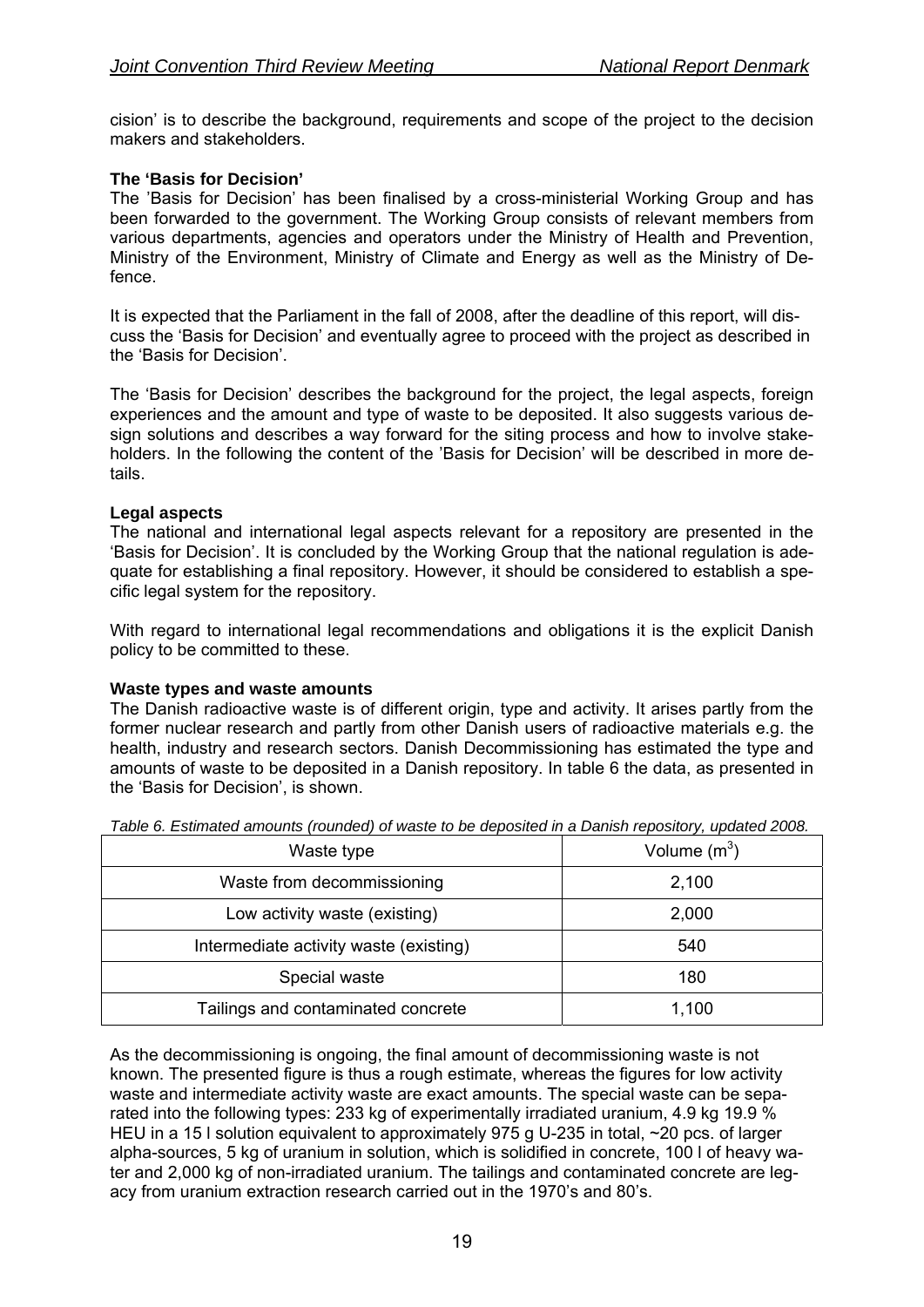At the moment the activity of the waste in table 6 is about 1.400 TBq whereof the special waste constitutes approx. 800 TBq. In figure 7, the activities of the various waste categories are presented.



*Figure 7. Activity of the various waste types in 2008.* 

## **General principles for the protection of humans and the environment**

An important step in the preparation of the "Basis for Decision" has been to develop the 'Fundamental principles for safety and environmental protection'. These fundamental principles shall describe the framework with which all the work related to the repository shall comply. It is the Danish policy to follow the recommendations and standards from IAEA, ICRP and other relevant international organisations. Furthermore, Denmark has ratified the IAEA Joint Convention, and is obliged to act within its framework.

Based on the recommendations by IRCP and the IAEA safety standards, Denmark has established 4 principles that shall apply for all work related to the establishing of a repository for LILW. The 4 principles are the following:

## *1. Protection of humans and the environment*

*Radioactive waste shall be managed in such a way as to secure an acceptable level of protection for humans and the environment.* 

Any exposure of humans much be kept as low as reasonably achievable taking into consideration economical and societal factors. Radiation can harm all living creatures, not just humans. Radiation protection includes therefore also plants, animals and the environment in general. A final repository must be designed as to ensure that it is not a risk to the biological diversity.

## *2. Protection beyond national borders*

*Radioactive waste shall be managed in such a way as to assure that possible effects on human health and the environment beyond national borders will be taken into account.* 

It is based on the premise that a country has a duty to act responsibly and, as a minimum, not to impose effects on human health and the environment in other countries more detrimental than those which have been judged acceptable within its own borders.

## *3. Protection of future generations*

*Radioactive waste shall be managed in such a way that predicted impacts on the health of future generations will not be greater than relevant levels of impact that are acceptable*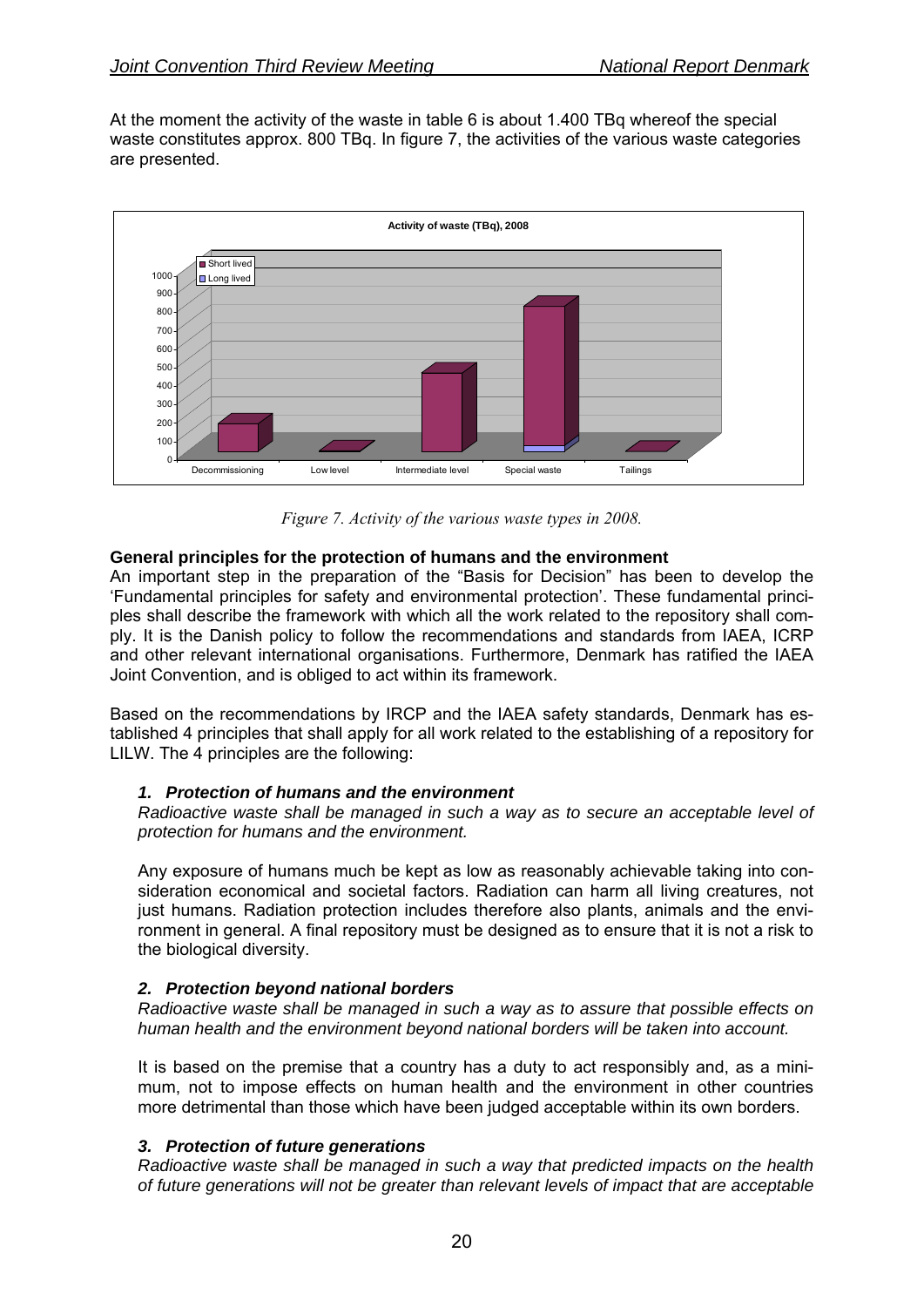*today. Likewise, radioactive waste shall be managed in such a way that will not impose undue burdens on future generations.* 

Consideration for future generations is of fundamental importance in the management of radioactive waste. This principle is derived from an ethical concern for the health and environment of future generations, as well as a principle that the generations that receive the benefits of a practice should bear the responsibility to manage the resulting waste.

## *4. The legal framework*

*Radioactive waste shall be managed within an appropriate national legal framework including clear allocation of responsibilities and provision for independent regulatory functions.* 

The responsibilities of each party or organization involved should be clearly allocated for all radioactive waste management activities that take place in a country. Separation of the regulatory function from the operating function is required to guarantee independent review and overseeing of radioactive waste management activities.

## **Safety criteria and safety analyses**

The general principles described above have been transformed into actual quantitative criteria for the protection of humans. During the lifetime of a repository various requirements for radiation protection for workers and individuals in the population are determined based on the ICRP principles of justification, optimisation and dose limitation.

During the operational period, the requirements shall be similar to the existing dose limits and dose constraints in the present Danish legislation: worker dose limit of 20 mSv/y and dose limits of 1 mSv/y and reference dose (dose constraint) for nuclear installation of 0.1 mSv/y for individual members of the population. After closure, the general dose constraint shall be 0.01 mSv/Y with regard to the expected development of the repository. This is equal to the clearance criteria in the Danish legislation and acknowledges the principle that future generations should be protected at the same level as the present generation. The dose constraint is equal to that applicable for material released from regulatory control and hence not considered radioactive.

Additionally, there is a dose constraint for potential isolated incidents, such a minor earthquakes and intrusion, of 1 mSv per year. The recommended safety criteria for the repository are presented in table 7. An incident, that is very unlikely or where the consequences are so destructive that dispersal of LILW is a minor problem, is not included (e.g. meteor, major earthquake).

| Period             | Scenario                    | Reference dose, mSv per year |
|--------------------|-----------------------------|------------------------------|
| Operational period | Normal operation            | 0.1                          |
| After closure      | <b>Expected development</b> | 0.01                         |
|                    | <b>Potential incidents</b>  |                              |

*Table 7. Recommended safety criteria (dose constraints) for individual members of the public.* 

The early safety analysis and safety case will be of a more conceptual type using general data that are available. As the process evolves and more site specific knowledge is gathered, the safety analysis and safety case will become more and more detailed. During the process there will be a close integration between the safety analysis and the design of the engineered barriers.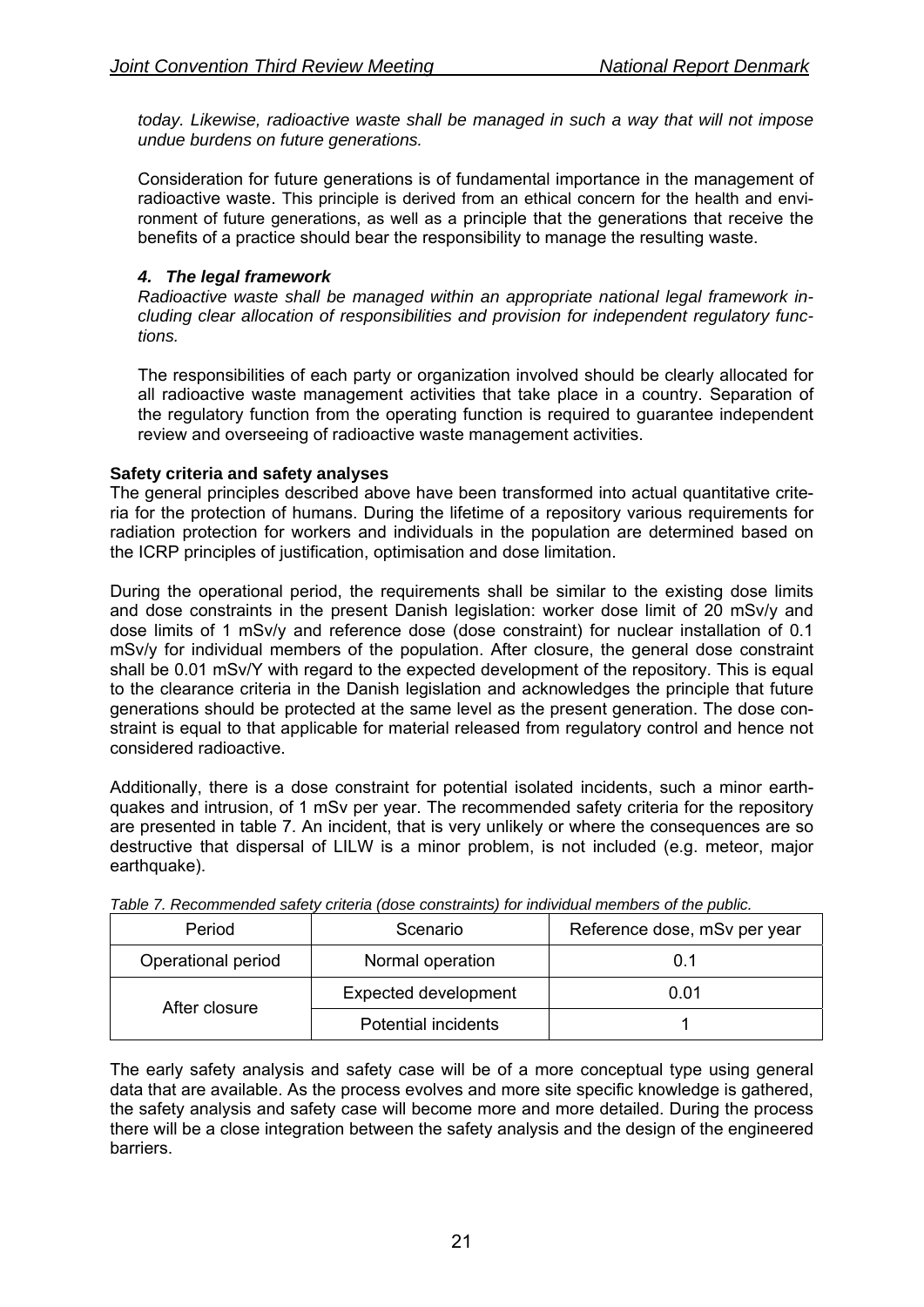## **Concepts for final repository**

Because there is no HLW to be placed in the repository, a deep geological repository is considered irrelevant. As most of the Danish waste is short-lived LILW it is obvious to consider a near-surface repository in line with IAEA recommendations. However, the Safety Analyses may show that the small amount of long-lived LILW is unsuitable for a near-surface repository. To ensure the accommodation of the long-lived waste it is therefore necessary to look into the concept of an intermediate level depth repository as well. Three conceptual designs have been suggested for the LILW repository (Figure 8):

Option 1: A near surface repository (<30 meters under terrain). (For option 1, three different positions relative to surface and water table are given in the figure).

Option 2: A near surface repository (<30 m u.t.) in combination with a deeper borehole (30- 300 m u.t.).

Option 1 Option 2 Option 3 Medium depth Near surface Near surface repository repository repository  $0-30$  m depth  $0 - 30$  m depth 30 - 100 m depth  $\ddot{}$ Borehole 30 - 100 m depth  $\overline{\mathbb{Z}}$  $\overline{\mathbf{z}}$ Water table Near-surface disposal  $\mathbf{z}$  $\mathbf{z}$  $\Box$ 30 m  $\Box$  $\Box$  $\mathbb{Z}$ Medium depth disposal 300 m

Option 3: An intermediate deep repository (30-100 m u.t.).

 $\Box$ 

Traditional

facility



 $\Box$ 

**Borehole** 

facility

Deep disposal

The type of repository primarily depends on the safety analysis, geology and costs.

At the present time there has not been a decision regarding reversibility. This issue has been brought up by stakeholders as an important parameter. Hence, the working group has recommended that in the continued process, the question of reversibility is an option to be considered. The decision whether the repository shall be reversible or not will be made later, when more knowledge of the implications with regard to safety, design and cost are available.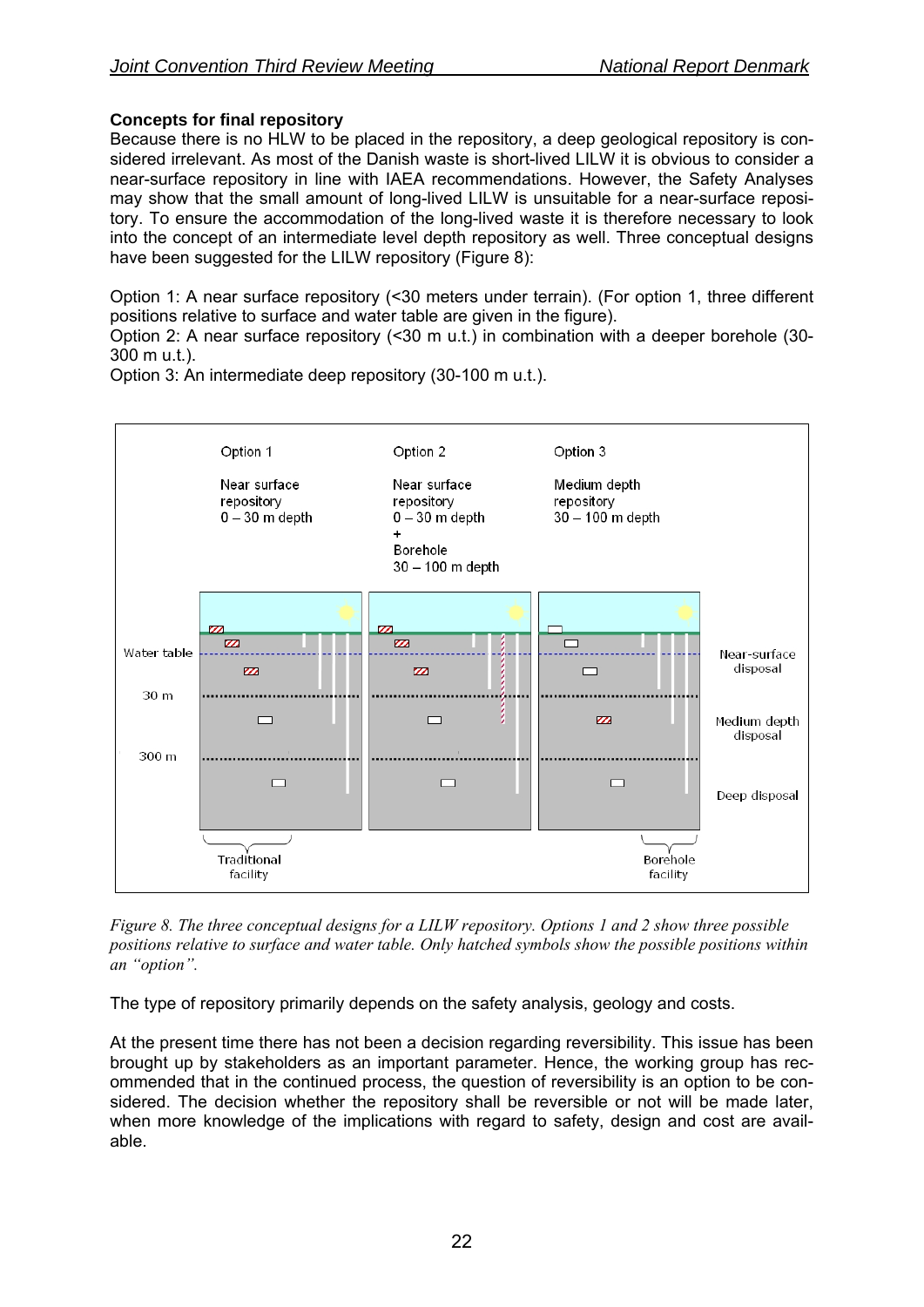## **The process related to establishing the repository**

In the Parliamentary decision from 2003 it was stated, that it is of utmost importance to make the process open and transparent. Hence, stakeholder involvement and information is a major issue in the process. Until now two hearings regarding the 'Basis for Decision' have been held and a leaflet describing the project has been produced. The leaflet has been sent out to all municipalities as well as relevant organisations.

One major aspect of establishing a repository is to decide on the process for siting. As a starting point, all of Denmark is considered relevant. In a stepwise progression the siting process reduces the number of potential localities until one is finally selected. A short description of the process as proposed in the 'Basis for Decision' is given in the following.

The first step in the process is to consist of three parallel desk studies: 1) One study that looks at the Danish geology, 2) one study that looks at the safety and cost of the three conceptual designs, and 3) one study that looks at the risk of transporting the waste to a repository.

Based on these three desk studies approximately 20 areas are expected to be pointed out as a possible location for a future repository. At this time the public will have the opportunity to bring forward ideas for the disposal project as well as for the topics of the Environmental Impact Assessment (EIA).

For each of the 20 sites more detailed Vicinity Studies and EIA's will be carried out. The Vicinity Studies will look upon how a repository will/can affect the vicinity with regard to e.g. societal and spatial planning issues. It is expected that these Vicinity Studies and the EIA's will reduce the amount of relevant localities to 5-10.

At this time all relevant material (studies, reports etc) as well as a public hearing will consti-tute the basis for The Planning Act in Denmark<sup>[5](#page-22-0)</sup>, according to which relevant localities can be retained for repository investigations by the government.

The actual decision to start field investigations will be taken by the Parliament. It is expected that 2-3 sites will be included in the investigation programme. Based on thorough investigations and stakeholder involvement one site will be selected and the decision to establish a repository will be implemented through a specific act decided by Parliament.

## *Article 16. Operation of facilities*

1

No new development in the general operation of the facilities. However, there has been the following development with regard to the handling and storage of waste:

- A new type of steel lined concrete container has been developed in order to improve the management of the decommissioning waste. The steel liner and the concrete container are produced separately in such a way that the steel liner fits into the concrete container. The use of this steel container has been approved for interim storage by the regulatory authorities in early 2006.
- Control with ISO-containers. The control with ISO-containers used for interim storage of decommissioning waste and other potential radioactive waste has been improved. The physical location of these has been restricted to specific areas, and the maximum dose rates on the outside of the ISO-containers have been included in the quarterly reports on health physics.
- A decontamination cabinet equipped with high pressure water cleaners and glass blasting tools has been established in the DR 3 building complex.

<span id="page-22-0"></span><sup>5</sup> Ministerial order with the purpose of allocating certain areas as potential repository sites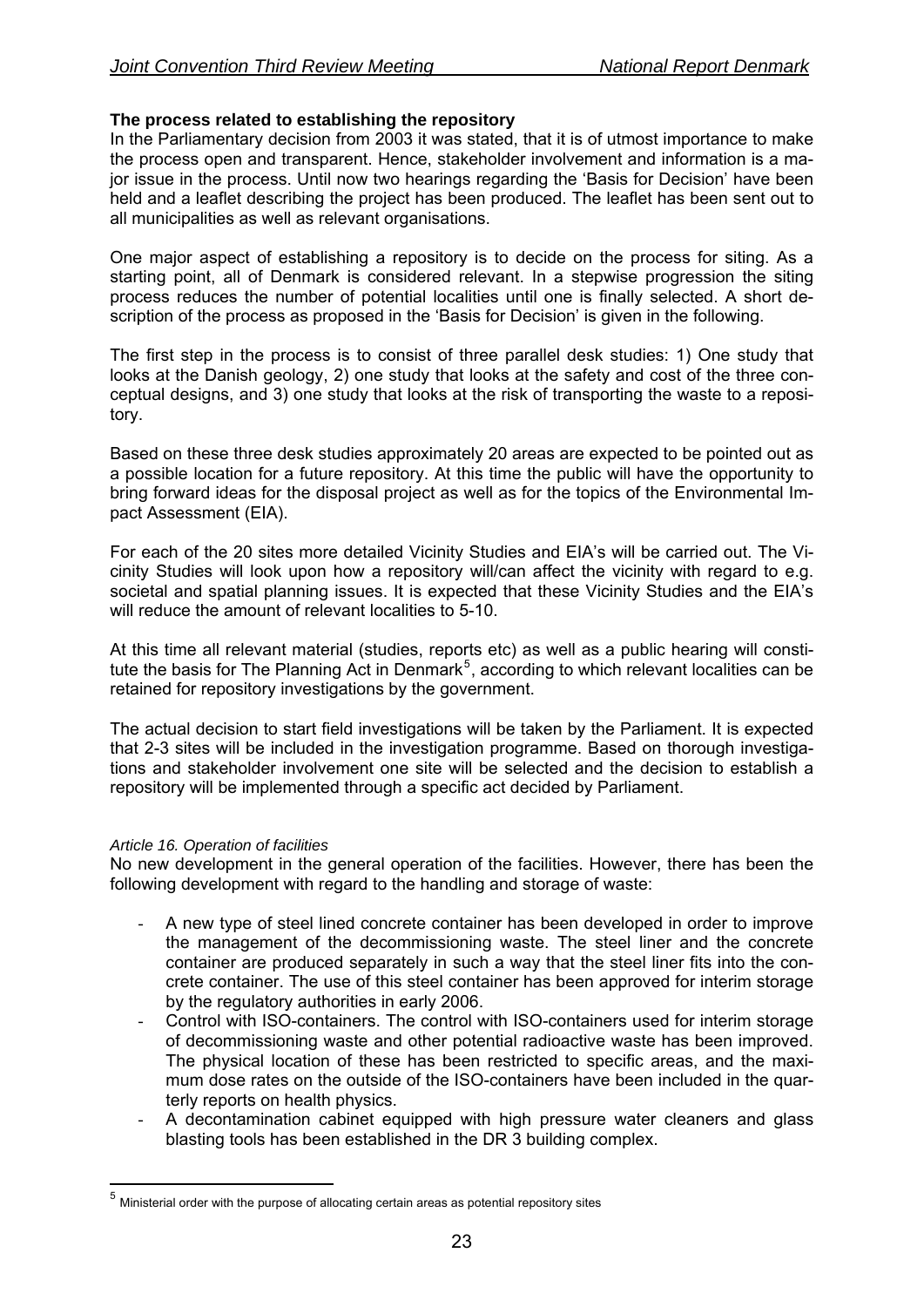<span id="page-23-0"></span>*Article 17. Institutional measures after closure* 

No new development. Please refer to the second National Report, 2005 $^6$  $^6$ .

# **Section I. Transboundary movement**

#### *Article 27. Transboundary movement*

No new developments regarding the existing practice and legal system and requirements for transboundary movement of radioactive waste. However, the European Council has adopted Directive 2006/117/EURATOM of 20 November 2006 on the supervision and control of shipments of radioactive waste and spent fuel. Denmark expects to implement this directive in a new Order later this year coming into force 25 December 2008 and replacing Order no. 969 of 13 December 1993 on international transfer of radioactive waste. The new directive and the Order will, in addition to shipments of radioactive waste, also cover all shipments of spent fuel, whether it is intended for disposal or for reprocessing.

The National Institute of Radiation Protection has in the period from the last Review Meeting authorized 11 transboundary movements between EU-countries, but only with Denmark as a country of transit.

## **Section J. Disused sealed Sources**

#### *Article 28. Disused sealed sources*

Order no. 985 of 11 July 2007 on sealed radioactive sources in addition to Order no. 154 of 6. March 1990 on smoke detectors and consumer products containing radioactive materials implement all obligations under Article 28 of the Convention, ensuring that the possession and storage of disused sealed sources take place in a safe manner.

The conditions for re-entry for storage of disused sealed sources originally produced in Denmark are unchanged and will on application be considered case by case.

The survey for orphan sources was mentioned as one of the challenges in the 2006 Rapporteur's Report and action has been taken as described below.

Disused orphan radioactive sources are regularly found in metal scrap. Fortunately until now only sources with low activity and only a handful each year have been found in Denmark. Knowing that these sources can lead to unwanted doses to persons the National Institute of Radiation Protection decided to conduct a preventive survey in selected scrap yards. The survey was conducted in cooperation with the Nuclear Division, Danish Emergency Management Agency. The total survey included seven scrap yards and the survey was completed in October 2006. A mobile measurement system (car borne) equipped with a 4L NaI(Tl) and a GR-320 spectrometer was used for the survey. No radioactive material was found in any of the scrap yards that were examined.

<sup>&</sup>lt;u>.</u> 6 National Report from Denmark, 2005:

<span id="page-23-1"></span>[http://www.sst.dk/publ/Publ2005/SIS/Joint\\_Convention/Joint\\_Convention\\_Report\\_2005.pdf](http://www.sst.dk/publ/Publ2005/SIS/Joint_Convention/Joint_Convention_Report_2005.pdf)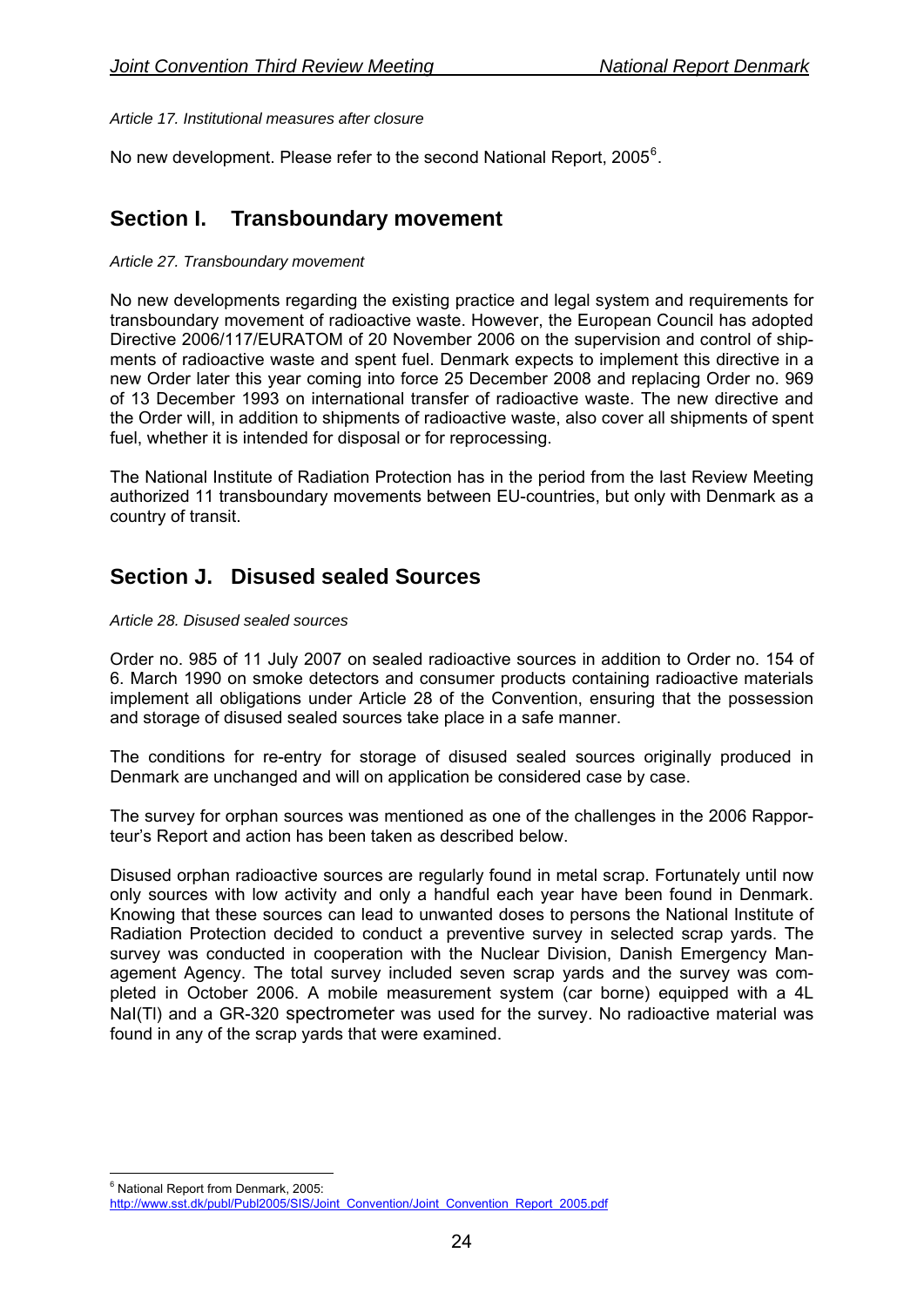<span id="page-24-0"></span>

*Figure 9. Mobile measurement system equipped with a 4L NaI(Tl) and a GR-320 spectrometer.* 

# **Section K. Planned Activities to Improve Safety**

## **International co-operation**

Below are examples of what has been done in the past to improve safety through international co-operation. This participation in international co-operation is planned to continue in the future and is as such part of the planned activities to improve safety.

International co-operation is becoming more and more important both on the international scene for obvious reasons, but also on the national scene as one of several means to react to the challenge of the diminishing competences and knowledge in several relevant fields for the safety of spent fuel and radioactive waste management. Being a small country without a nuclear power programme this is even more important for Denmark. As a consequence Denmark participates with its limited resources in many international groups in order to follow, understand and take part in the evolution of the safety of nuclear fuel and radioactive waste management. The international co-operation is essential for both the Nuclear Regulatory Authorities and the operators of nuclear installations and both have taken actively part in this for many years.

In the IAEA context, Denmark has for the last five years taken actively part in the development of the IAEA Safety Standards with representation in both the Commission on Safety Standards (CSS) and three Committees (RASSC, WASSC, TRANSSC). Denmark has also offered officers for IAEA Reviews and Appraisals in other Member States (Team leader for the Integrated Regulatory Review Service (IRRS) mission to Australia in 2007). Finally both the operator and regulator from Denmark have taken part in the international project on the Evaluation and Demonstration of Safety during Decommissioning of Nuclear Facilities (DeSa) with the finalised Danish decommissioning project of the Danish research reactor DR 1 being one of the test cases selected for the second phase of the DeSa Project.

In the Euratom context, Denmark has for many years been actively engaged in EU working groups preparing EU legislation or given advice on the implementation of EU legislation in EU Member States, especially within the Euratom Article 31 Group of Experts. From 2007 the two Danish Nuclear Regulatory Authorities are represented in the newly created European High Level Group on Nuclear Safety and Waste Management (HLG) with the aim of maintaining and further improving the safety of nuclear installations and the safety of the management of spent fuel and radioactive waste.

Co-operation between the Nordic countries has been on-going for many decades, and has been focusing on the development of common Nordic principles and strategies, as well as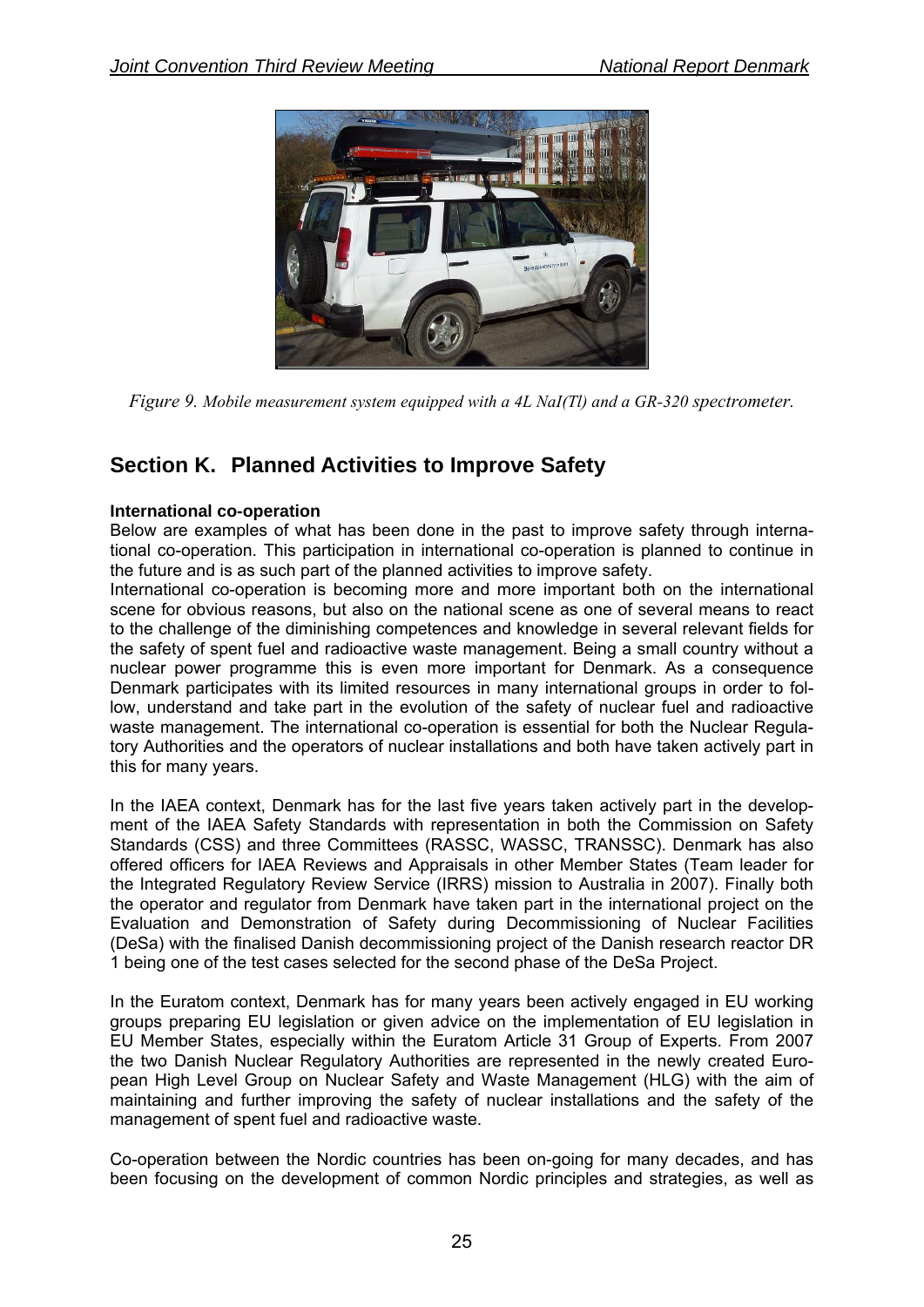day-to-day operationally collaboration between the authorities. An example of this is the very close harmonisation in nuclear and radiological emergency planning and preparedness.

To seek continuous improvement in the Danish arrangements for the nuclear and radioactive waste safety, the Danish Nuclear Regulatory Authorities have jointly decided to set up a plan to undertake a self assessment, based on all or parts of the elements in the self assessment methodology used in the preparation of an IAEA International Regulatory Review Service (IRRS) mission. Such a self assessment will also constitute a part of the follow-up on the adopted working programme for the European High Level Group on Nuclear Safety and Waste Management.